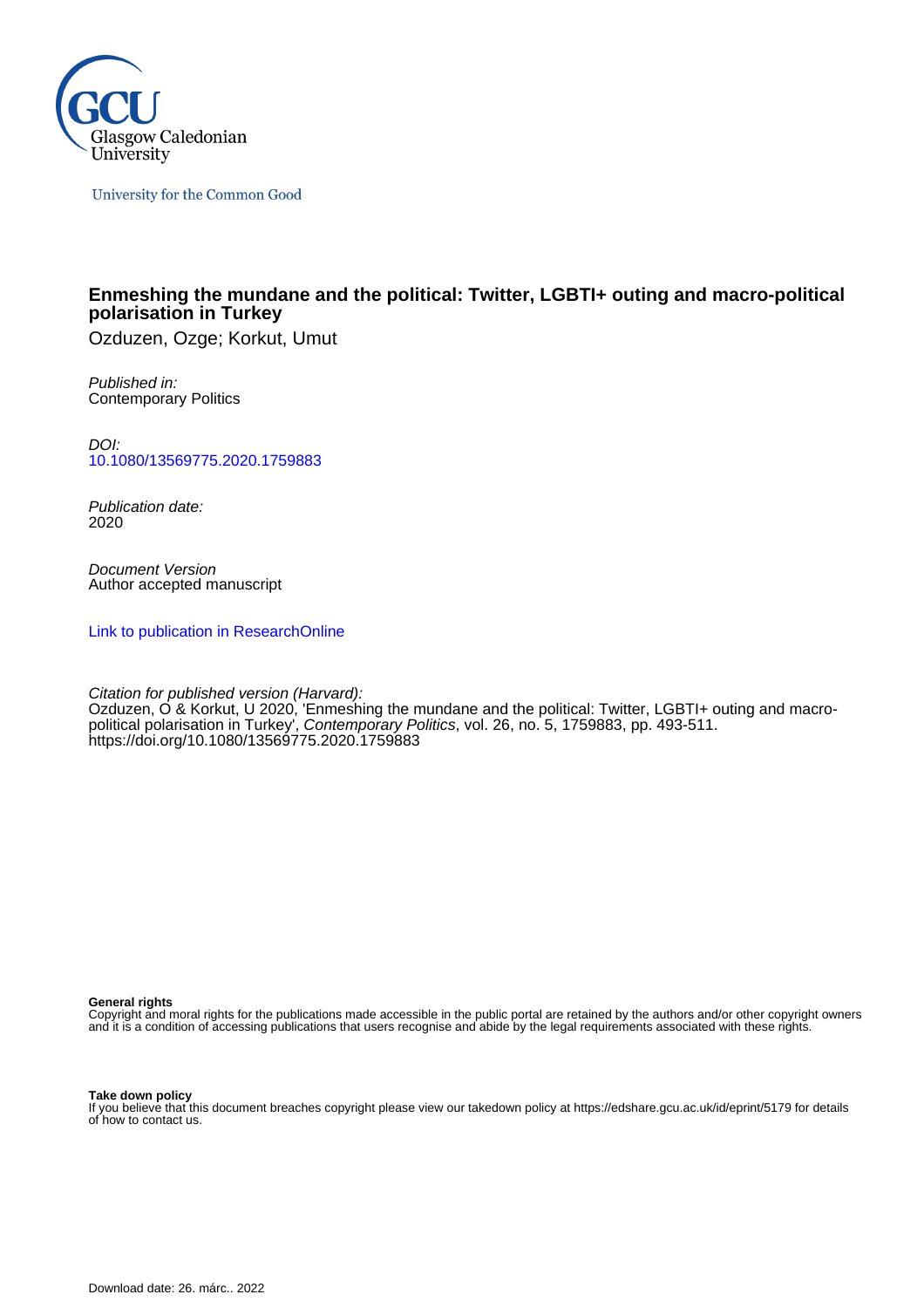## **Enmeshing the mundane and the political: Twitter, LGBTI+ outing and macro-political polarisation in Turkey**

Ozge Ozduzen, Brunel University London

Umut Korkut, Glasgow Caledonian University

## **Abstract:**

To capture the relationship between social media, anti-gender and everyday polarisation, this article identifies the ways social media platforms reflect the mundane amidst the interactions of its users over social and political issues. The paper employs textual and content analyses of reactions to ordinary events shared through hashtags and mentions. We examine a recent case of Twitter phenomena over an outing that showed vigorous debates over issues pertaining to gender and its socio-political connotations in Turkey. The outing involved a divorce and custody court case as well as a secret recording, exposing the sexual identity of a woman popstar #Intizar. It showed how micro-stories can foreground macro-political tensions online. The paper shows the ways in which Twitter facilitated conservative, homophobic, patriarchal and Islamist reactions that harnessed deep political polarisation between the AKP government's supporters and those that declared solidarity with LGBTI+ issues. The article follows how a mundane divorce and custody case exhibited the deep political tension portraying the depth of increasing polarisation over gender on a global scale, exemplified by a Turkish case.

## **Keywords**:

Online polarisation; Twitter; digital mundane; ontological insecurity; anti-gender; online identity

## **1.Introduction:**

Social media increasingly mirrors what is mundane or the everyday today, as much of our socialisation and everyday interactions take place on social networking sites. These interactions reflect the interconnectedness of the social, the individual as well as the political. Our article explores how mundane events reflect and enhance political polarisation, considering the interconnectedness between individual stories and deep socio-political fault lines in polarised societies. We study content and textual analyses of public reactions to everyday events shared through hashtags and mentions on Twitter. This article shows how a mundane event – an outing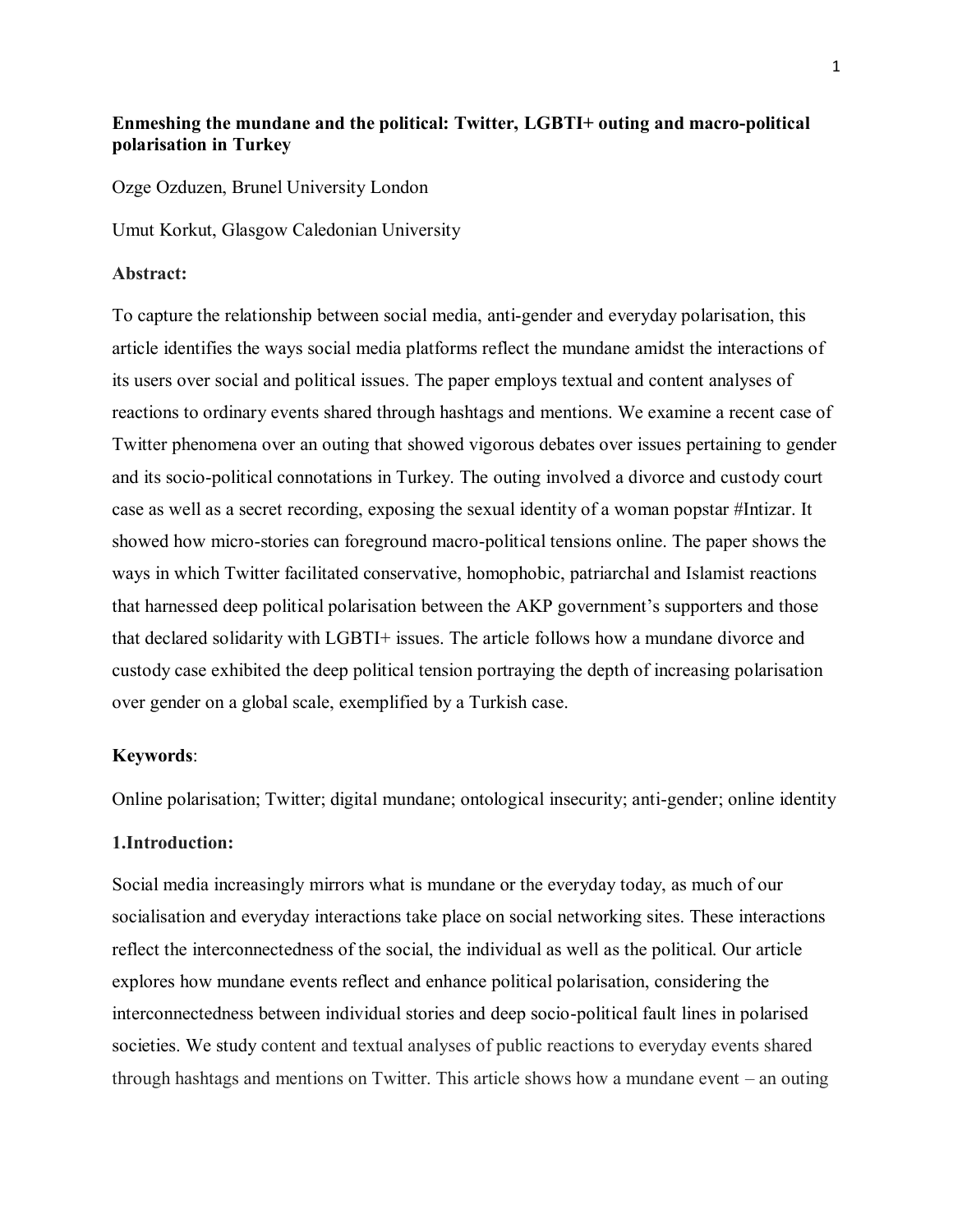enforced on a woman by her ex-husband amidst the custody trial of their child after their divorce – availed the digital space to the public to express polarised sentiments deriving from Turkey's macro-political fault lines. Remarkably, the politicisation of the Turkish female popstar Intizar's sexual identity as LGBTI+ after it was forcefully disclosed when a secret recording became public on Twitter in 2018 presents how Twitter generates publics making the mundane resonate as political. An everyday story otherwise relating to divorce and custody of a child between the Turkish popstar Mustafa Ceceli and his ex-wife Sinem Gedik, embroiled the singer Intizar into their court case as soon as the legal files disclosed a video footage of the affair between Ms. Gedik and Intizar. This video later leaked onto the Internet, showing Ms. Gedik and Intizar in their intimate moments. Ultimately, the event posed challenges to habitual gender identities in Turkey, but also went beyond them to gain – at times unrelated – political tract. Even if the discussion originated from a mundane event of the divorce and the enforced outing, the event assumed much wider macro-political tones.

The ensuing discussion reflected on how an affair between two women fell out of idealised womenness in Turkey, taking its cues from Islam, nationhood and what is expected from motherhood. Following the enforced outing, references to gender, politics, religious beliefs, occupation and even current affairs characterised the reactions garnered within the world of Twitter. We concentrate on the anxiety that enforced outing amidst a custody trial inflicted on "the secure base where identities are constructed" (Dupuis and Thorns, 1998: 25). The paper explores how social media users stick to their "habituated routines" (Giddens, 1991) online, showcasing how these everyday routines not only are an extension of their offline political camps but users also entrench their already existing political camps. The paper shows the ways in which polarisation over ideological issues seep into the mundane or the everyday on social media platforms. We qualify mundane polarisation as taking positions vis-a-vis everyday events as a reflection and extension of the wider political polarisation even when what is mundane should not have any macro-political relevance. Issues related to political polarisation such as foreign threats, terror, political leadership, and party politics were unleashed amidst a mundane divorce and custody story while an ex-husband outed his ex-wife's LGBTI+ identity.

In her article entitled 'Mundane Matters', Enloe (2011) uses mundane and 'everyday' interchangeably, positioning the mundane and everyday as opposed to the dramatic. Whitehead (2005), similarly, employs mundane in equivalence to the everyday, identifying mundane against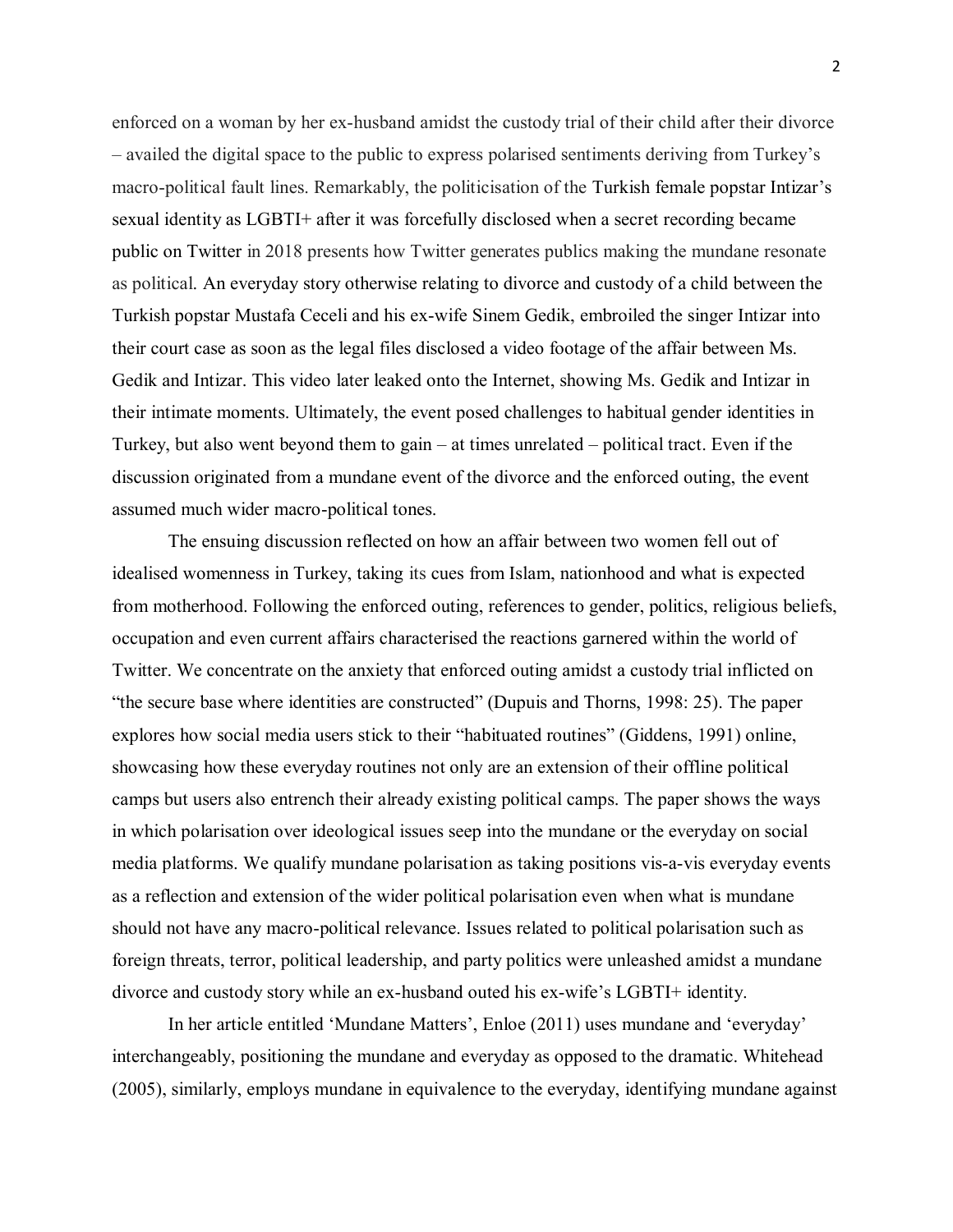the marvellous, while Clarke (2013) positions the mundane and everyday against the profound. Following this tradition, our article uses the mundane and everyday interchangeably to capture digital publics related to a divorce and an enforced outing, both of which are not profound, marvellous or dramatic events but they have created vigorous macro-political polarisation. Polarisation on social media stems, on the one hand, from the delicate regular everyday interactions of people. On the other hand, polarisation also reflects the politically over-processed and government-induced political polarisation in politics, including the troll army of the AKP (Justice and Development Party) government of Turkey. As such, the mundane avails a digital culture of lynching and censorship (Bulut and Yörük, 2017)*.* Despite recognising the acts and discourses of political trolls stimulating political polarisation, our paper shows that everyday online communication and mundane polarisation become enmeshed into each other delineating macro-politics of authoritarian contexts.

Extant research increasingly takes a note of how political (Steele, 2019) is expressed in everyday sites ( $\hat{A}$ häll, 2019) – i.e., the mundane. Amongst others, these sites can be football pitches (Åhäll, 2019), home and immediate vicinity of home (Mac Ginty, 2019), caricature, documentaries and films (Browning, 2018; Croft, 2012; Tellidis and Glomm, 2019). These interactions are based on an intersubjective understanding that creates the boundaries of the normal (Croft, 2012). In our case, a divorce and custody story encroached into what many have conceived as 'normal' in their every day. The discursive making of cleavages over these mundane events via social media has reflected the anxiety that camps felt subsequently over their ontological security (Giddens, 1991; Kinnvall, 2004; Krolikowski 2008; Mitzen 2006). While the ensuing outing was enforced by an ex-husband, the initial online reactions outcasted the femininity of the pair, away from idealised womanhood, motherhood, Muslimness and Turkishness.

There have been numerous incidences of such social media confrontations over mundane events or gender issues in the recent years in Turkey, but our article shows how this particular media event around a mundane story was significant involving immediately polarised digital publics. We argue that the online reactions to the event also owe back to the recent rise of antigender movements on a global scale (Köttig, Bitzan and Petõ, 2017), which is not exclusive to Turkey or Turkishness. Since 2012, several European countries such as Austria, Croatia, France, Germany, Hungary or Poland have seen the rise of conservative and partly fundamentalist social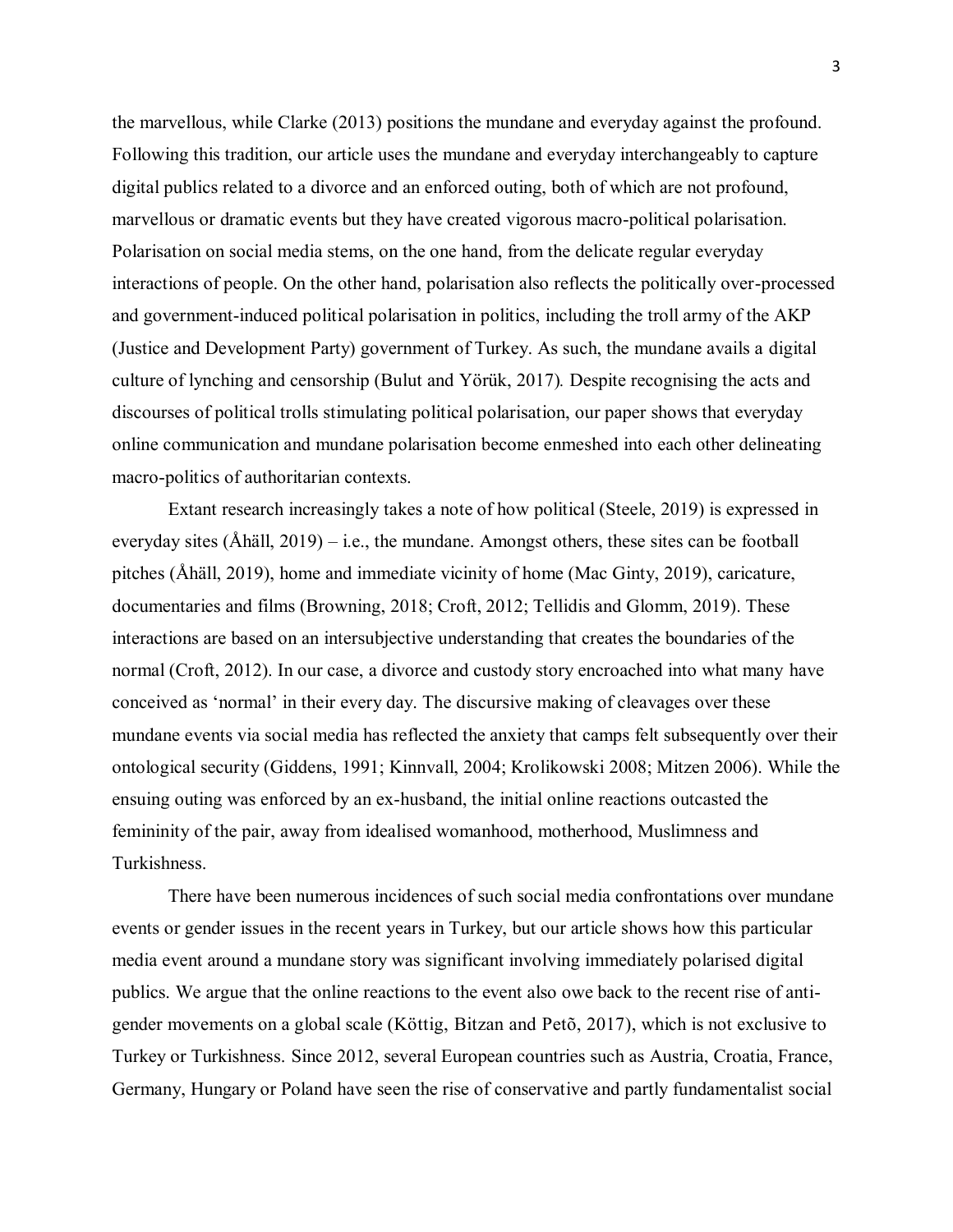movements against the perceived threat of what they call 'gender ideology', which are frequently understood as conservative backlash against the achieved levels of equality between women and men and/or LGBTI+ rights in the context of the rise of populist right (Kováts, 2018: 530). For instance, Catholic groups in Italy with pro-life and pro-family agendas have created a large antigender movement across the country (Lavizzarri and Prearo, 2019). In the same period, the rise of Islamic education along with already existing gender regime mainstreamed anti-gender mobilisations in Turkey.

The paper locates the resulting online political polarisation as a consequence of and response to the mainstreaming of anti-gender mobilisation online when pro- and antifeminist/LGBTI+ agents confront each other. It associates polarisation via these reactions, considering how users challenge the 'ontological security' of each other with their posts, comments, retweets, and replies. We identify ontological security as "the maintenance of largely habituated routines" (Giddens, 1991: 39-41 in Browning, 2018: 248-249). On the Internet, these routines prevail, while users discuss politics within their like-minded enclaves. They are challenged when the opinion climate becomes prone to trigger anxieties (Strandberg et al., 2019) over the safety of their routines. The associative verbal links within and between the polarised communities reflect this polarisation rhetorically insomuch as they encroach into each other's ontological security. We concentrate on the digital sphere since it is where the mundane becomes a regular talking point.

As such, we trace the references such as the Gezi Park protests, the Istanbul Pride and the July 15 coup attempt that Twitter users entangled with their online reactions to this outing. Henceforth, while one camp undermined the sexual orientation of the women foregrounding references to Turkishness, Islam and the Turkish political regime, the other used #Intizar at times along with the hashtag #LoveWins in order to raise an awareness of LGBTI+ people's rights, love and co-existence. Departing from this media event, the first part of our article lays out the methodology relying on interpretive, content and rhetorical political analysis while the next section captures political and cultural aspects of polarisation in relation to the gender regime in Turkey under the AKP period. The following section delineates Twitter's roles and functions to consolidate polarisation. The final part analyses public discourse that the individual tweets hosted with political references embroiling the mundane and the macro-political.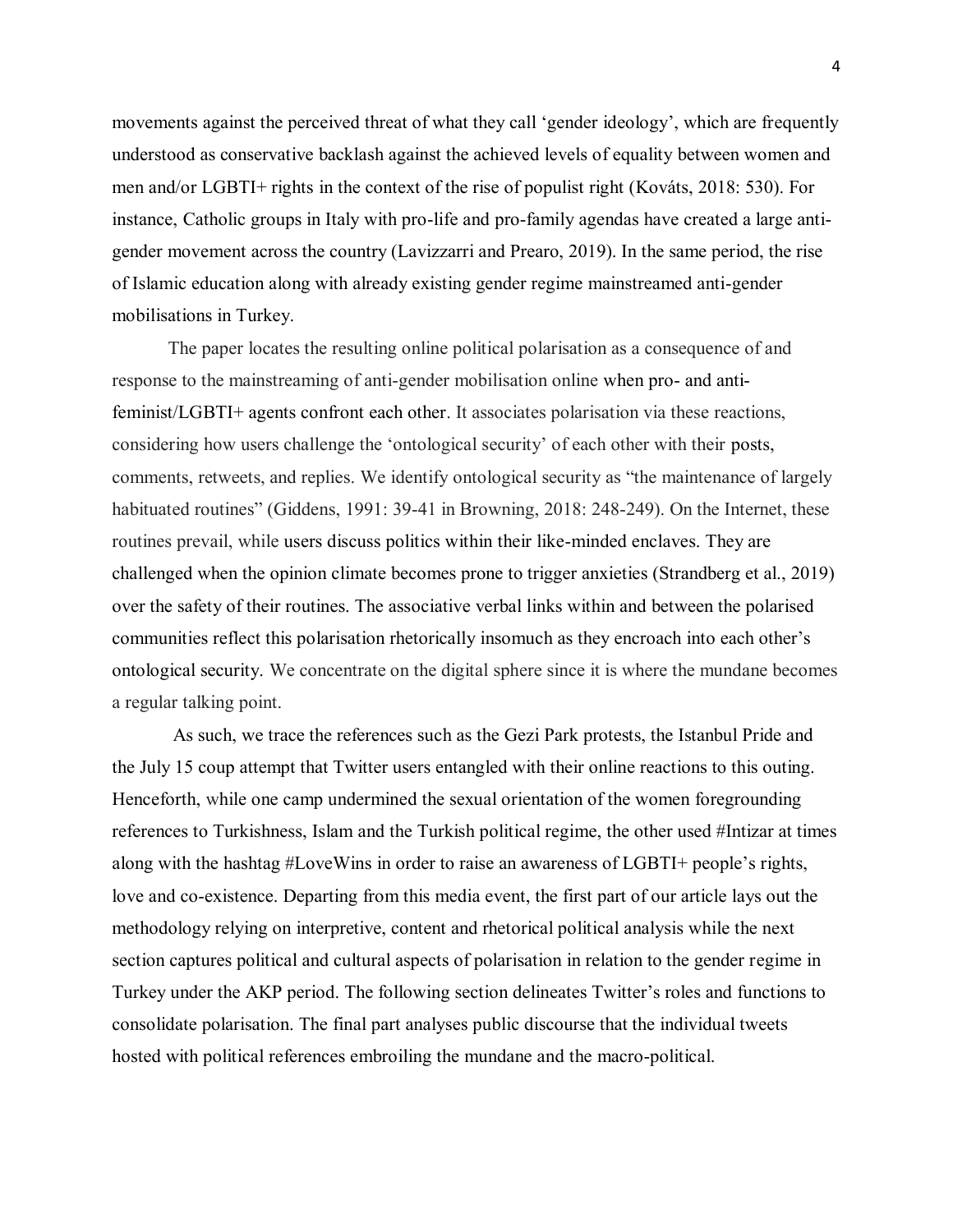## **2.Methodology**

The interpretive analysis informs our rhetorical political analysis, consisting of a case study and content analysis of user reactions on Twitter. Following Martin (2013: 1-2), we explore rhetoric to grasp common ways in which techniques of persuasion operate in political life and how argumentative strategies are employed to shape judgements. This reveals the character of the political. The interpretive approach to study social media also provides our methodological approach with the strength to reject "the superiority of numerical data over other forms of data" (Yanow and Schwartz-Shea, 2015: xxi). "Rhetorical political analysis broadens our horizons as to the 'rationalities' on which politics is based, extending them into areas that involve the affective, the traditional, the figurative and the poetic, and which require us to examine the multiple influences on styles and strategies of political argument" (Finlayson, 2007: 560). We utilise rhetorical political analysis to decipher multiple styles and strategies on tweets so that we can account for an increasing polarisation in 'everyday', encompassing hate speech and solidarity as well as the consolidation of political camps informed by mundane events.

The paper points out that posts on social media adopt discursive and sentimental functions and appeal to emotions. Discourses create representations that not only reflect upon, but also actively construct reality by ascribing meanings to our world, identities and social relations (Author, 2015). Empirically, we follow the manifestations of digital publics whereby disciplinary gender norms are made and expressed to pass judgement on identities and roles referencing the extant political polarisation. Discourses resting on narratives, leitmotifs, and strategic metaphors in political language sustain these manifestations, affecting the forthcoming political and social representations of and appeals to collective rationalities of the public. This has an emotive aspect insomuch as appealing to emotions allows the social actors to skew the opinion of their interlocutors or audience regarding a specific matter (Van Leeuwen and Wodak 1999, 92 in Reyes 2011, 785). Focusing on the events of Intizar's enforced outing, we identify an online audience that reflects everyday polarisation in Turkey deriving cues from wider debates over national, political, religious, and gender identities. On the tweets in our dataset, we trace such references as lifestyle, foreign influences, child abuse and rape, Erdoğan, social movements such as the Gezi protests and Pride Walks, and the failed coup attempt of the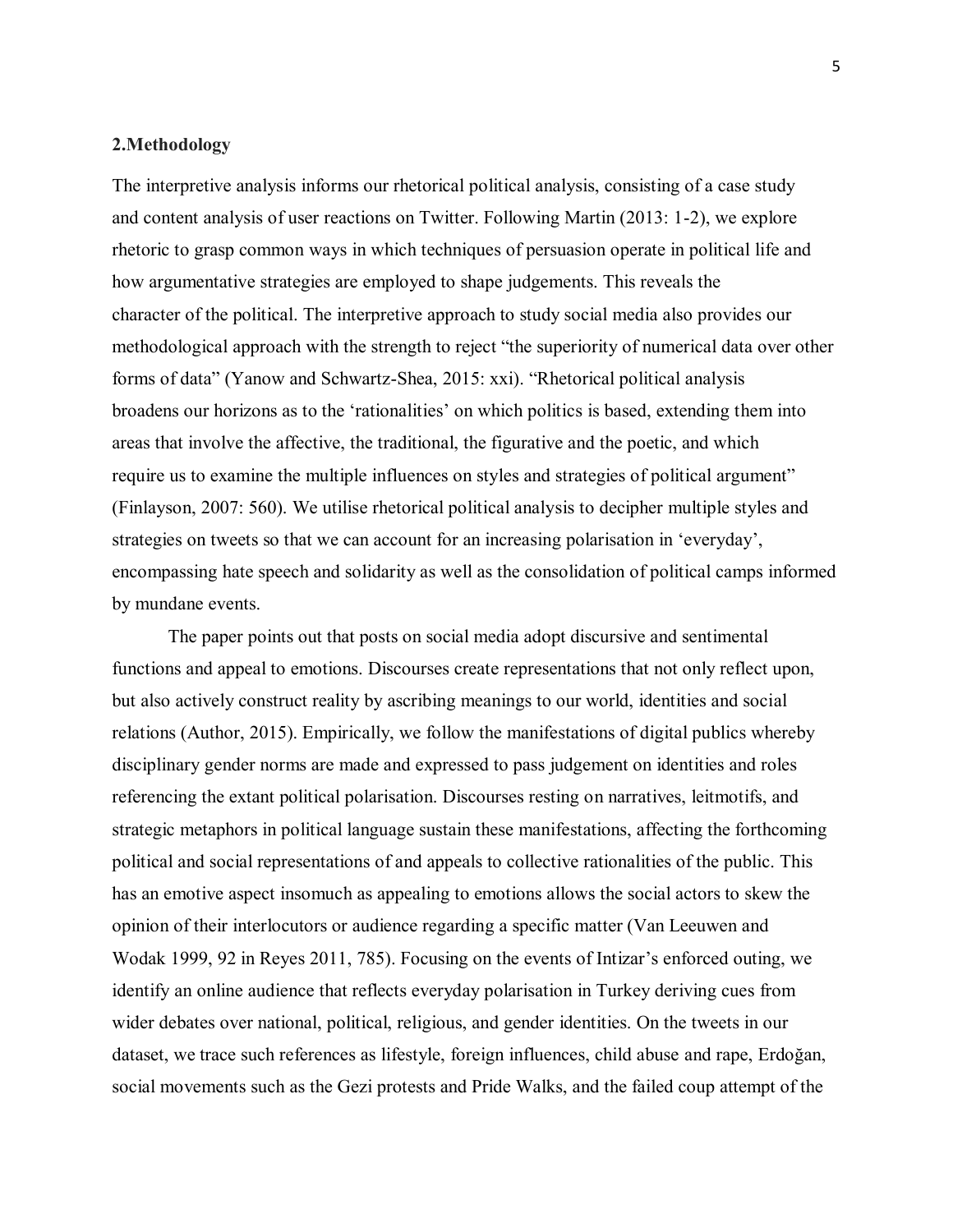$15<sup>th</sup>$  July 2016. We note these references in italics in our quotations below. As puzzling as these references appear, they also show the capacity of both the mundane and the political to inform each other when a divorce and ensuing outing of a pop singer are the issues.

We reached a total of 72,206 tweets immediately after the divorce and enforced outing, containing the word "Intizar" as a hashtag and/or mention between 14 July and 23 July 2018 via Twitter's API with Webometric Analyst and Mozdeh (http://mozdeh.wlv.ac.uk/). We used Mozdeh to collect Tweets and Webometric Analyst to download 989 images along with the Tweets. Initially, we aimed to use the collected images for our analysis, but most of the images collected were individual photos of the three main actors in the events. We therefore did not include visual analysis in our study, except for a brief analysis of the second most shared image of the announcement by Poll Production that they were laying off #Intizar following the events. 65,574 of these Tweets were from the 14th of July when the leaked video and the event of outing were the trending topic on Google Trends and Twitter Trends (https://trends24.in/turkey/). To analyse the data collected on Twitter through hashtags and mentions, we first overviewed the Tweets on Excel to grasp the broader picture, employing content analysis. We coded a total of 10,030 Tweets for the purposes of content analysis in relation to sentiments towards LGBT+ identity and women to capture hate speech and solidarity for the individuals or the communities in question. We identified hate speech as texts that use sexist, homophobic and/or racist terms and grouped them as 'negative', where we identified messages that communicated solidarity with #Intizar or LGBTI+ identities as 'positive'. The sample thus consisted of 61% positive (6144 Tweets), 12% negative (1171 Tweets) and 27% neutral or unrelated (2713 Tweets) sentiments. Following users' initial condemnation of the lesbian affair between Intizar and Gedik on the first day (the14th of July, 2018), growing numbers of users responded by posting solidarity messages or questioning the general tendency of gender-based discrimination in Turkey.

For our textual analysis, we then used Nvivo with the following keywords Turk (Turkish), morality (ahlak), twisted (carpik), disgusting (igrenc), pervert/perverted (sapkin), Pride (onur), marauder (çapulcu), terror (terror), homeland (vatan) and go (git) in order to code the data. We grouped Tweets with Intizar hashtags and mentions in four clusters: national identity, religion, political orientation and sexual orientation (see Table 1). This allowed us to depict how Tweets sustain the dimensions of macro-political polarisation inherent in the Turkish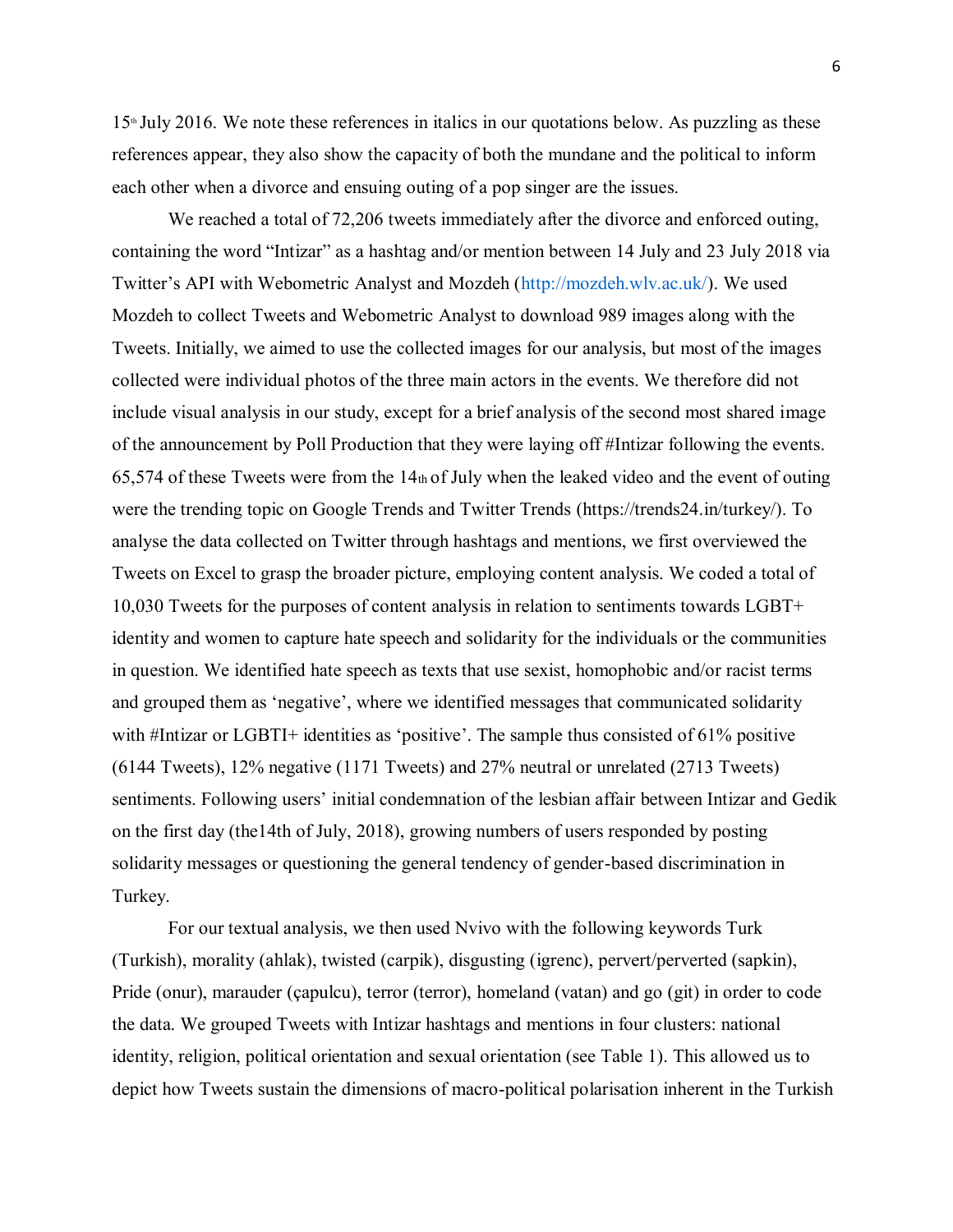society. We disregarded the informative Tweets that simply shared news stories or stated what had happened, but instead focused on the ones that have evaluative, positive and negative sentiments. We then translated randomly selected Tweets in our sample from Turkish to English and removed the usernames whilst keeping the dates.

| Sexual<br>Orientation                                                                  | National Identity                                                                                                                                                           | Religious Belief                                                                                                   | <b>Political Orientation</b>                                                                                                          |
|----------------------------------------------------------------------------------------|-----------------------------------------------------------------------------------------------------------------------------------------------------------------------------|--------------------------------------------------------------------------------------------------------------------|---------------------------------------------------------------------------------------------------------------------------------------|
| Straight<br>$\bullet$<br>Normal<br><b>VS</b><br>Gay<br>Lesbian<br>Perverse<br>Abnormal | Proud of being a<br>$\bullet$<br>Turk<br>Protecting pure<br>٠<br>Turkish identity<br>against internal and<br>external enemies<br>VS<br>Non-Turkish<br>$\bullet$<br>External | Muslim<br>$\bullet$<br>appropriate<br><b>VS</b><br>Non-Muslim<br>(atheists, Alevi,<br>Christians etc.)<br>abnormal | <b>Statist</b><br>Supportive of the<br>governing party<br><b>AKP</b><br><b>VS</b><br><i>Capulcu/marauder</i><br>Terrorist<br>Marginal |

Table 1. Main features of digital polarisation

## **3.The Turkish context, polarisation and anti-gender voice:**

Turkey has always been a polarised society based on the divisions between Turkish/non-Turkish or secular/Islamists. "The state and ruling elites used polarising politics to mobilise the Turkish-speaking Sunni Muslim majority population and to justify policies against other groups" (Somer, 2019: 47). Kaya and Sunar (2015: 397) identified Turkey as a country "torn" due to being Muslim and Western as well as secular and conservative at the same time. For the past two decades, polarisation has widened and deepened in parallel to the President Erdoğan's consolidation of his regime. Tansel (2018: 198) argued that "two periods of AKP corresponding to the 2003–2007/10 period and from 2011 (particularly 2013 onwards) are not diametrically opposed regimes with contradicting modalities of rule but are interlinked nodes on the spectrum of authoritarianism". While in the former period, AKP presented itself as a democratic party with an intention to revive the Turkish economy through democratic reforms, in the latter period it turned into a hegemonic force that relies increasingly on 'coercion' rather than 'consent' to enforce its policies, and shape an ever-increasing portion of the everyday lives of Turkey's residents.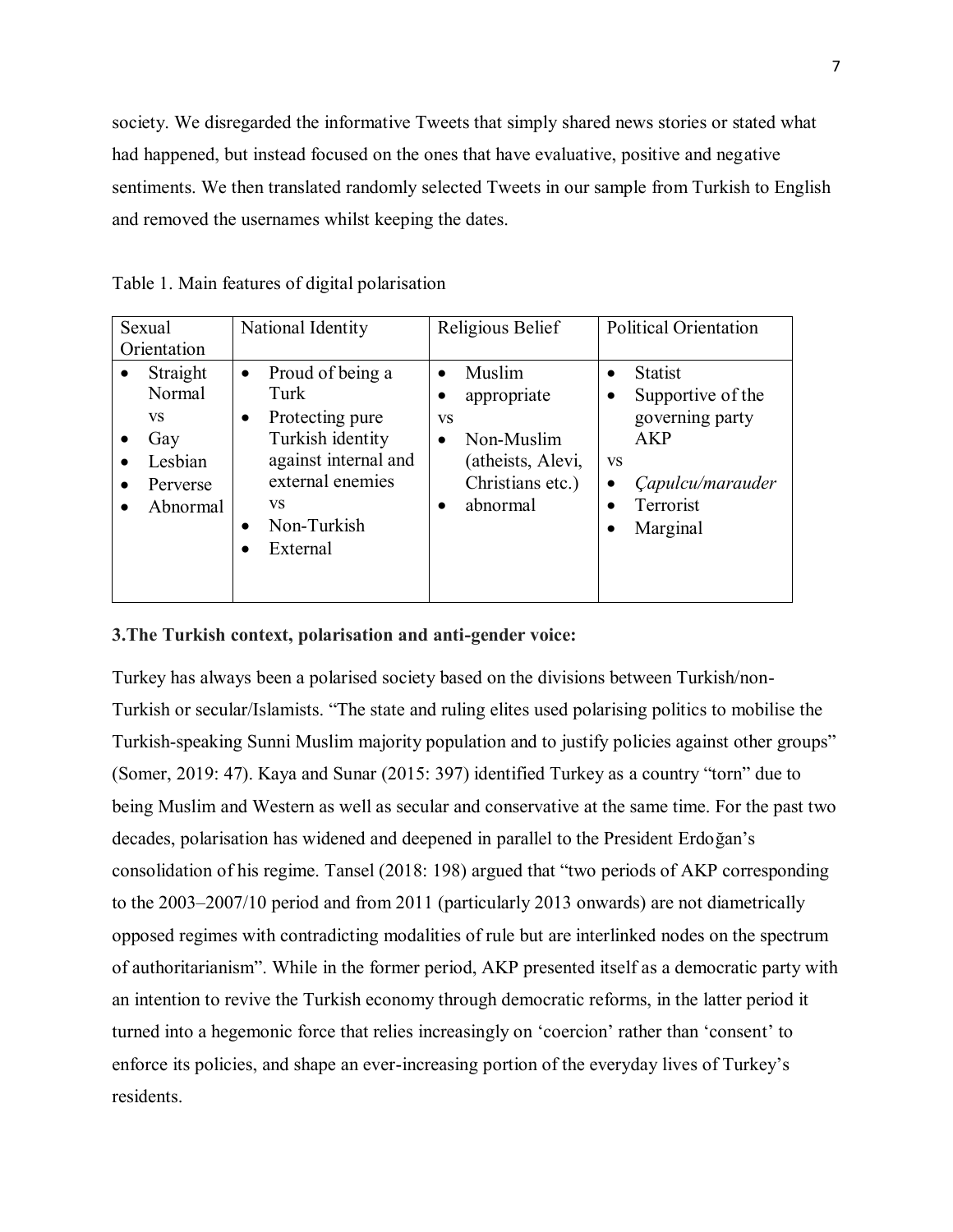The socio-political polarisation has intensified following the Gezi protests and deepened further after the coup attempt in 2016. Following the Gezi protests, Erdoğan's speeches and actions reinforced the existing divisions in Turkish society such as those between the Sunni and Alevi, Turkish and Kurdish, *çapulcu* and *non-çapulcu,* which was a term Erdoğan used to depict the Gezi protestors, has then been deconstructed by the protestors to imply 'fighting for your rights'. The most evident example of such binarism originated during the 2010 referendum campaign, when Erdoğan repetitively declared 'you are either on the right side or the wrong side of history' during mass rallies and interviews, consolidating the political polarisation between those in favour of and those oppose his politics (Selçuk, 2016: 577-578). The binarism characterising political environment dictates looking always for new 'others' on both offline and online platforms, in order to keep the extant camps mobilised, and to repetitively distinguish the good from the evil, such as 'my brothers' vs terrorists, 'my police' vs marauders, 'my headscarfed sister' vs alcoholics, as qualifiers affecting everyday debates in Turkey.

The AKP period also saw transformation in gender politics in Turkey (Cindoglu and Unal 2017: 39-40), given the current contours of the spiritual and moral realm and the strict boundaries pertaining to the private/public spheres. These are maintained through ubiquitous binaries targeting women's bodies and their sexualities: namely 'veiled versus unveiled', 'chaste, modest, decent versus sexually assertive'. This generates a complex patchwork of regulatory narratives on women's sexualities (Author, 2016). Hence, political discourses referring to women's bodies and sexualities as the marker of authenticity has increasingly characterised the AKP rule. As a reaction, the contemporary anti-feminist and anti-gender political moment in Turkey operated having interweaved pro-Islamism, neoliberalism, authoritarianism and conservatism. This sui generis patchwork of gender politics, which is composed of multiple axes of ideological frameworks and regulatory discourses, reinforces the grip of patriarchal gender politics under the AKP rule. In this context, the discourse on sexuality, identifying the heterosexual family with children as the basic moral norm and value of the society, has proliferated within the online and offline platforms (Author, 2011; Acar and Altunok, 2013; Cindoglu and Unal, 2017).

## **4.Polarisation, Mundane and Social Media**

There is much literature on political polarisation, based on party alliances and voting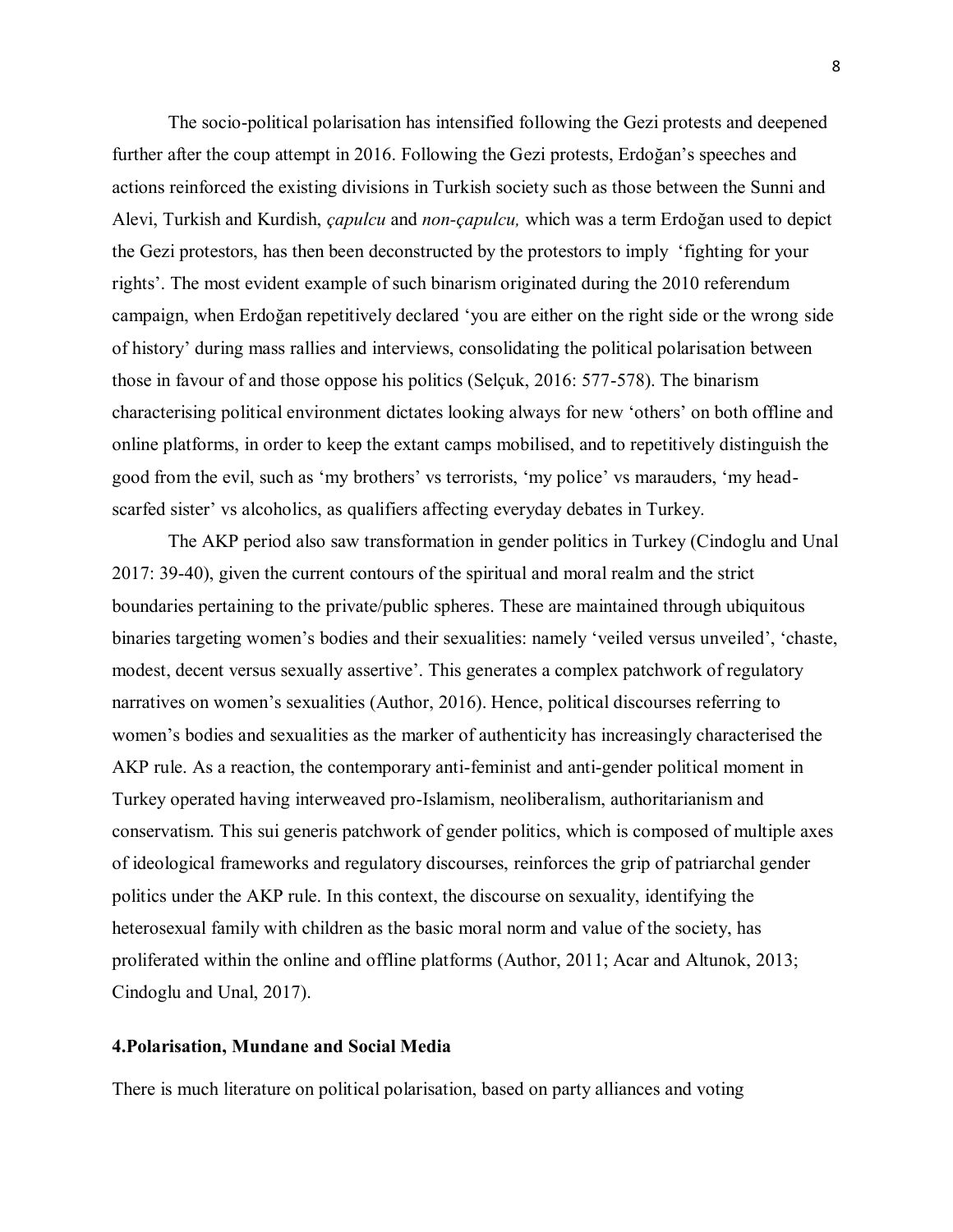behaviour and the reflections of such polarisation on the making of political systems (Kotze, 1986; Collet, 2005; Lachat, 2008; Kinsella et al., 2015). Existing research also accounts for how political polarisation bolsters a subsequent polarisation on media, particularly expressed by press-party parallelism and news slant (Hallin and Mancini, 2004; Mancini, 2012). Mancini (2012) identifies the ways elections and party politics create virtual parallels on social media. Virtual parallels imply that although social media platforms are not owned by any political parties and appear as neutral platforms, they act as campaigners of certain political ideologies, parties or leaders, as it was the case with the direct roles of Facebook, Google, Twitter and Microsoft in shaping the U.S. presidential election in 2016 (Kreiss and McGregor, 2018). These tech companies virtually create parallel support for the parties they support and enhance political polarisation through algorithms or by authorising the use of social bots (Keller and Klinger, 2019). Yet, the everyday essence of political polarisation through immediate reaction of individual users is largely missing in this literature. A recent special issue on polarisation in American Behavioural Scientist also remained circumspect to this extent as it has appropriated political entrepreneurs the role for highlighting and activating underlying cleavages in society (McCoy, Rahman, and Somer, 2018: 18). Rather than concentrating on the roles of political entrepreneurs and tech companies, however, tracing the formulation of polarisation in everyday would force us to pay due attention to ordinary folk and how they experience as an example fluidity in identity formation while shifting back and forth between their individual and social identities (Kinnvall, 2004: 750).

When we approach polarisation following the subjects' anxiety over their ontological security, that is, a habituated form of existence, we can understand how social media can encroach into such security and the eventual encampment around everyday events would nurture. In our case, this is polarisation and virtual parallelism of offline political ideologies in relation to not only an attachment to Turkish national identity, Islam, the AKP party politics and the ideology of Turkish state, but also its idealised forms of femininity and sexuality. The story of a divorce, custody and a subsequent outing entrenched Twitter community as camps, aligning the mundane with macro-politics. Or vice-versa, taking political sides over a divorce and custody case and how Intizar's sexuality was outed made socio-political ideas more tangible and rifer for the public. The general repercussions of such encampment as we discuss relate to the concept of everyday, and the ephemeral politics that it involves (Guillaume and Huysmans, 2019).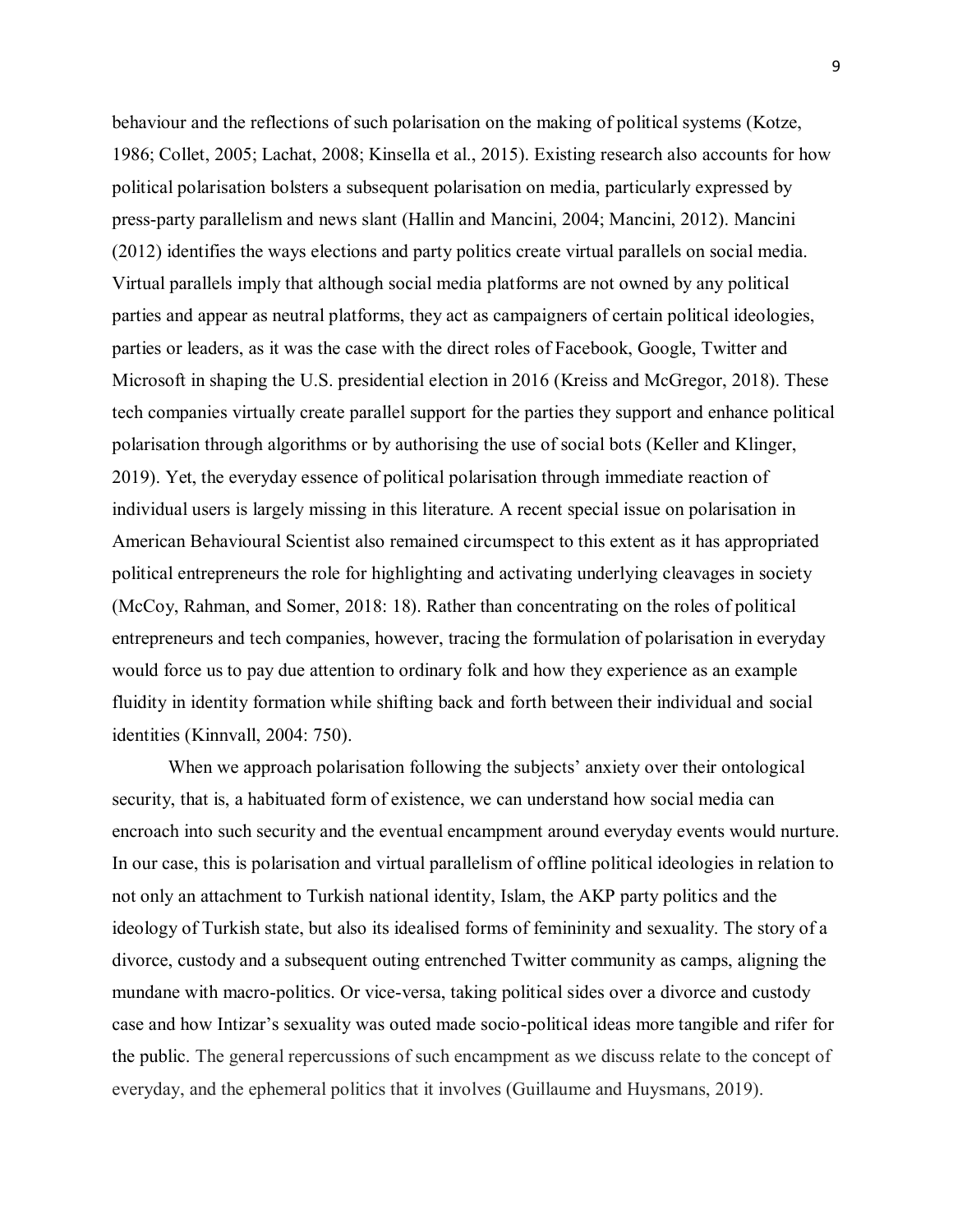For Giddens (1991 in Croft, 2012: 21) ontological security is brought about when humans can rely on a social normality, a predictability, which then structures their practical everyday interactions as natural, normal and common-sensical. The ontologically secure individual also has trust in particular items and individuals whereas an ontologically insecure citizen may develop as societal discourses and practices may peril the security of the individual (Croft, 2012: 22-27; Kinnvall, 2004; Krolikowski, 2008). In response, those who produce the discourse also have the power to make it true, that is, to enforce a specific reading of a threat according to which people and groups are defined (Foucault 1980 in Kinnvall, 2004: 745).

Social media unleashes such insecurities with its incursions into the routine and the 'normal'. It is a means of identity construction, as digital identities are a combination of "nowselves" and "hoped‐ for possible selves". While 'now-selves' are our identities currently known to others and are more 'established', hoped-for possible selves are socially desirable identities that compliment current conceptions of self-knowledge (Markus and Nurius, cited in Zhao et al. 2008). As users juggle between now-selves and possible-selves, their everyday communication may forge camps between 'us' and 'them' groups. Given the increasing ontological insecurity of users in their search for establishing individual and communal identities online, social media users in these camps attempt to securitise subjectivity with an increased search for a stable identity.

This search for identity bolsters camps towards polarisation even when the group formation may appear meaningless (Tajfel, 1982; Kinnvall, 2004) such as a divorce and an enforced outing story that become conspicuous online. Both the ingroup and outgroup "rest on subjective symbolic universe(s) that projects respective meanings into realities […]. The appearance of an alternative symbolic universe, thereby, poses a threat because its very existence demonstrates empirically that one's own universe is less than inevitable" (Berger and Luckman, 1966: 122-126). However, the negation of one's universe can also be changed into an affirmation of it. The negators' statements become meaningful only as they are translated into more 'correct' terms, that is, the terms deriving from the universe that they negate (Berger and Luckman, 1966: 133). Hence, Berger and Luckman (1966: 137) argue that a social-structural base for competition between rival definitions of reality is inevitable, and that the outcome of the rivalry will be affected by the development of competing social-structural bases.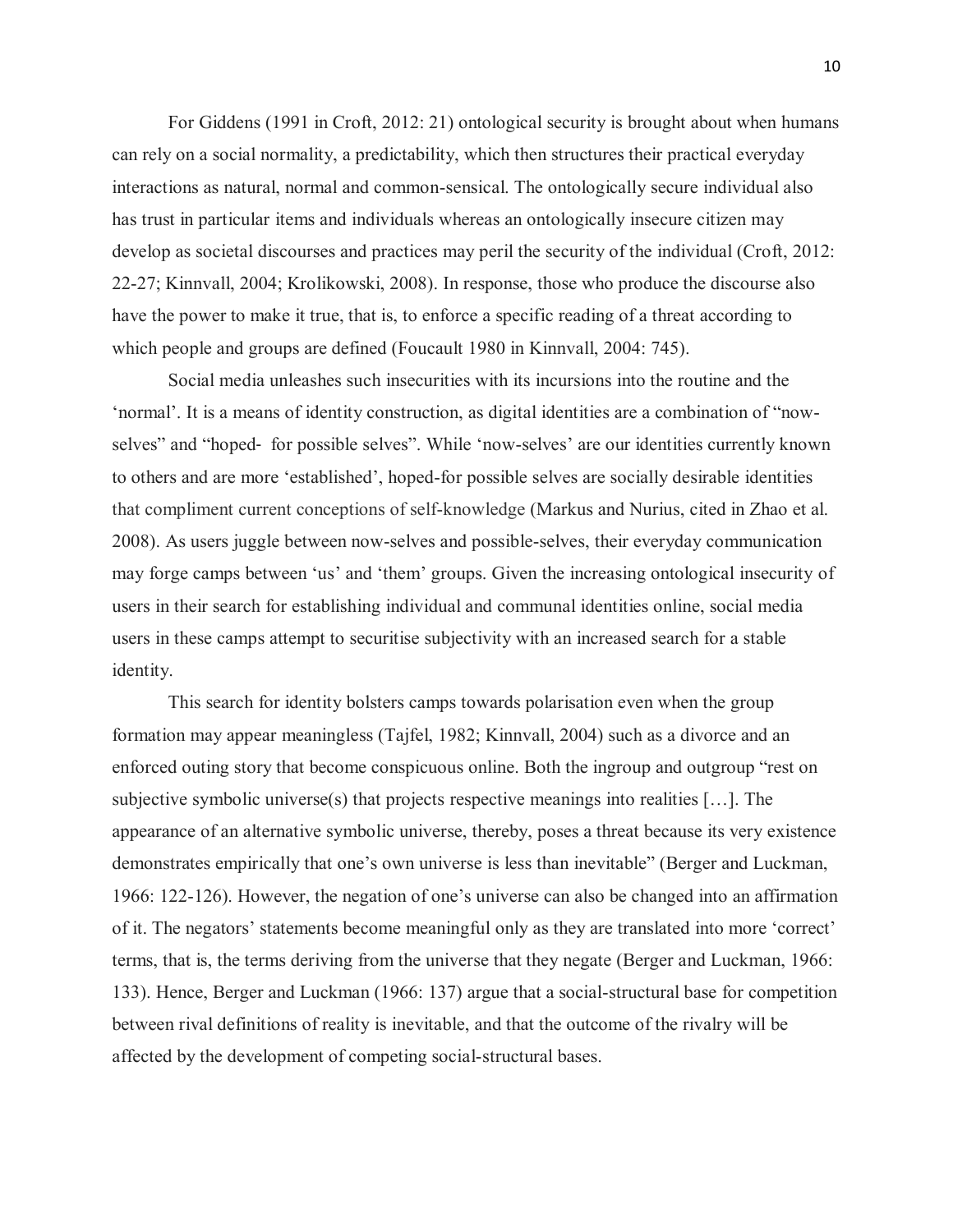## **5.Discursive Analysis of Online Polarisation through the Mundane**

Existing research on the politicisation of the mundane or the everyday so far revolves around the notion of 'personal is political' focusing on the practices and experiences of women, ethnic or religious minorities, activists, LGBTI+ communities that reveals how politics penetrate the intimate or the intimate shapes the political (Weinstein, 2014). Twitter operates as a discursive space (Ogola, 2015) reflecting those produced in dominant media discourse (Lindgren and Lundström, 2011). Mundane polarisation also delineates configuration and transmission of digital identities, and online communities gaining foothold into intimacies through social media. While our research does not capture the dynamics that create communities as such, our findings show that the discourses used by polarised groups reflecting on an online mundane event reflect and further inform macro-politics showing the fault lines resting on conservative, homophobic, patriarchal and Islamist discourses vis-à-vis discourses that relate to everyday existence of LGBTI+ individuals and women.

## **5A.Abnormality and Perversion**

The public discourse in Turkey commonly depicts homosexuality as abnormality and perversion resonating with other anti-gender movements globally. Most initial tweets following the event were derogatory and insulted lesbians and LGBTI+ individuals in order to safeguard the long-habituated heteronormative ideal and order. In this framework, the discourses over the outing of a lesbian and/or bisexual relationship between 'a mother' and 'another' woman ranged from 'abnormal' to 'disgusting'. Moreover, the anti-#Intizar camp targeted those that endorsed the revealed identity and relationship.

Those who embrace the #intizar news, which praise *modern perversions* like lesbianism and homosexuality that *degenerates* the society's belief in individual and marriage as a way to show respect to these imbeciles' lifestyle is nothing but an example of *moral degeneration*. We do not show respect to this. 14 July 2018

Resorting to qualifications such as imbecile, abnormal, perversion and degeneration, these tweets aim to set disciplinary norms and target homosexuality, whilst threatening other members of LGBTI+ communities as onlookers. These norms remain embedded in public discourse gaining political references, and later circulated for public deliberation. These tweets also qualify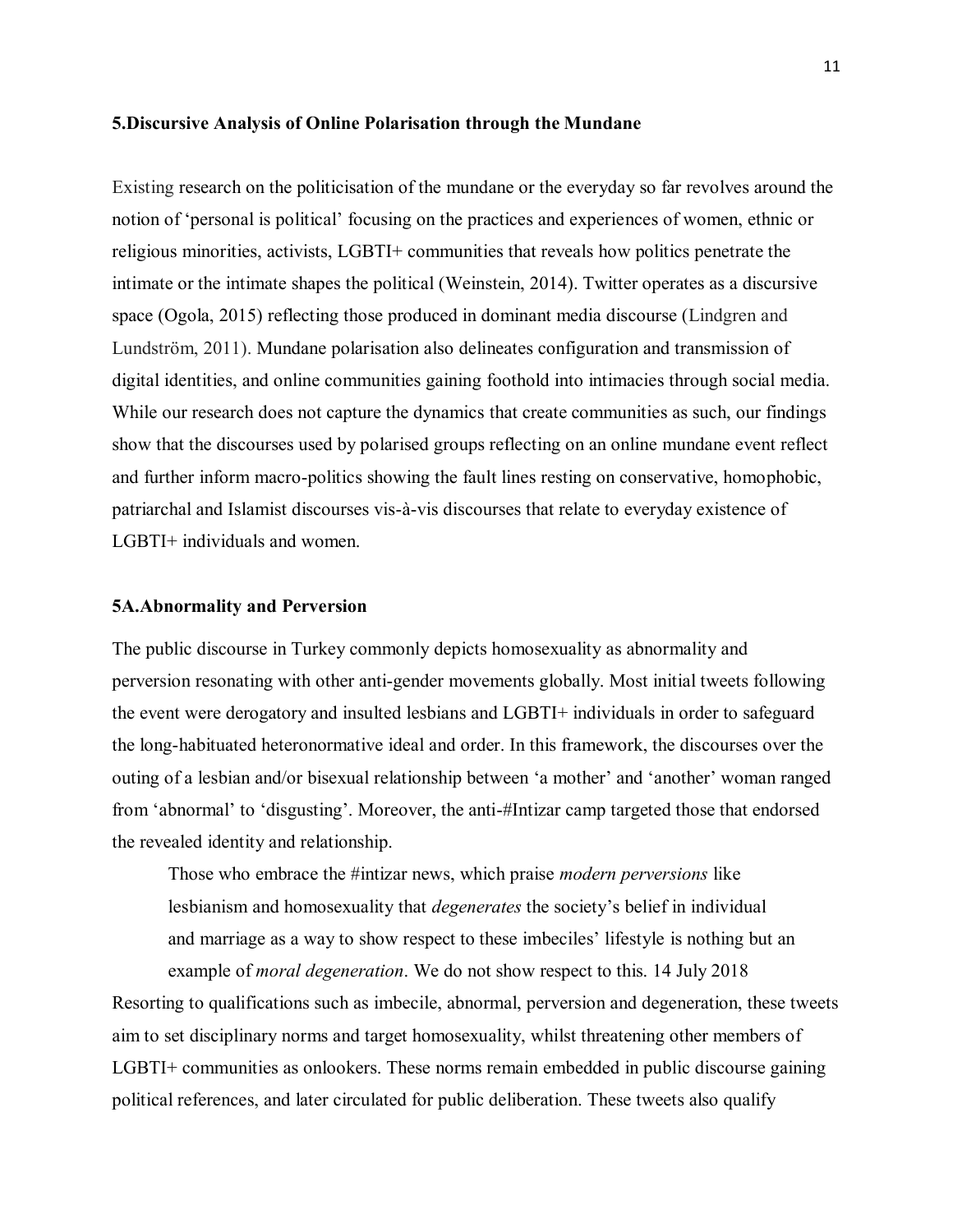#intizar's sexuality not as sexual orientation, but as a lifestyle issue – a term that has otherwise gained much resonance, showing the chasm between the secular and pious publics in Turkey. As there is also a child embroiled in this enforced outing, most Tweets also qualified family and familial values related to children as the following tweet exemplifies:

This society has turned out to be such a society that everything appears as *normal* to people and our kids will grow up into this and it is no good. Yes, I am a bigot and

illiterate, but I don't want to raise my kid in *perversion*. 14 July 2018 Throughout our sample, exemplified by the above tweet, we identified a clear reproduction of heteronormative (and heterosexist) constructions of sexuality and gendered relations. Raising children within heterosexual or queer families was one of the many aspects of polarisation following the leaked video showing the two women's relationship. This divided the Twitter publics on the events across two poles such as the commonly shared tweet below representing the other camp:

According to American Psychological Association's (APA) studies, the kids homosexual couples raise do not have any difference to those heterosexual couples raise and they do not have additional traumas due to the *sexual orientation* of their parents. 16 July 2018

In their aim to lend support to the idea that LGBTI+ communities can equally raise healthy kids, the pro-#Intizar camp neither denigrate the former camp's lifestyle or beliefs nor use emotional words and examples to appeal for the public's attention. While the anti-#Intizar group presents its ideas via vocal emotional responses, using strong words like perversion or imbecile, the latter justifies its stance referring to past research by scientific institutions such as APA. As such, the anti-#Intizar group engages in antagonistic comments resting on hate, while the responses by the pro-#Intizar group aims for a robust exchange of claims (O'Loughlin et al., 2017). The responses to tweets that qualify sexuality as a lifestyle issue, the above tweet and many other similar tweets also widely used the phrase 'sexual orientation' to create awareness on its difference from biological sex, social gender roles and gender identity.

## **5B.Homosexuality against Islam**

In addition to qualifications of societal 'normality' and 'norms' and denigrating discourses on homosexuality as 'perversion', how homosexuality could affect the future generations appear as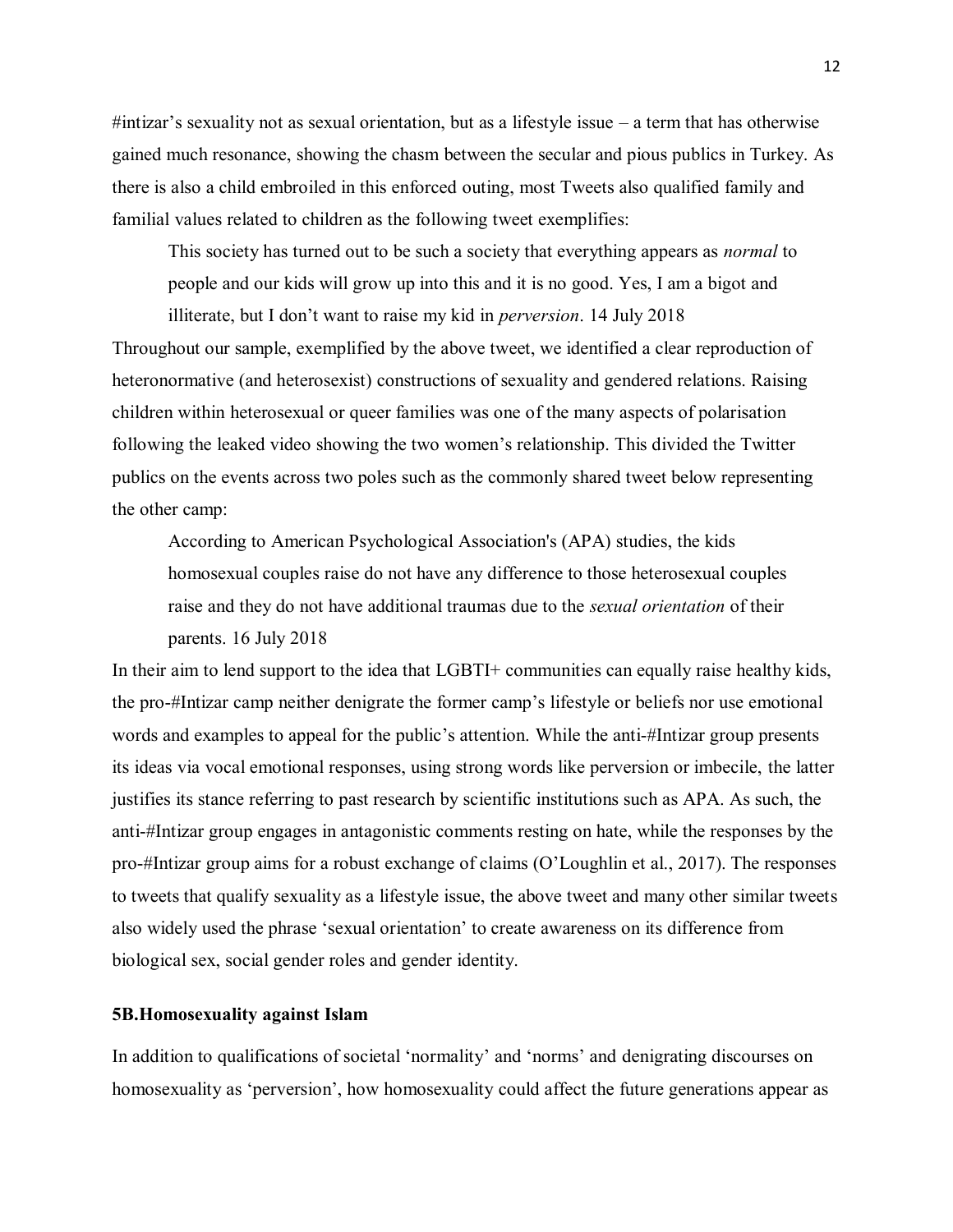a subject of a polarised discussion, allegedly deriving references from Islam and its commands. In those Tweets, perversion and abnormality were paragons of discourses against homosexual relationships and their wider implications for society:

I have read Intizar hashtags with *dread*. Look here ladies and gentlemen! This is a game played by *foreign forces*, they want to play with *our codes* as *Muslim Turks*. While homosexuality is being *normalised*, people here lynch those who react to this! #intizar 14 July 2018

In addition to the discourses on the alleged abnormality of homosexuality, the most essential identity of Turks is depicted as Muslim in the face of the so-called threat that 'foreign forces', i.e. *dış mihraklar* (external powers – a notorious but inconspicuous culprit for all that go wrong in Turkey) pose. This highly-politicised term has been entrenched into Turkish political discourse as a ghoulish phenomenon, resonating "among intellectuals, ordinary citizens, and politicians of various and otherwise highly different persuasions" (Çaylı, 2018: 261) and so far served to consolidate the political camp of the Republican nationalist ideal. Its nationalist appeal particularly, however, has also thrived in the AKP political discourse. Polat (2010: 58) argues that the fear of external and internal 'enemies' run deep in Turkish nation's psychology, fuelling a language of 'external powers' that constantly work against Turkey. It is highly puzzling that these ghoulish forces came to the forefront following a mundane event outcasting two people's love and a divorced couple's quest for custody of a child.

The reference to foreign forces shows how the public, in order to vouchsafe for their habituated routine, make use of an expressively political issue, that is, the dirty game of external powers to meddle in to change the Turkish and Islamic identity of Turkey. As such, these tweets brought religious identity and Islam more to forefront:

In our country there are some retards that think Muslims defend rape. No! We are against rape, homosexuality, child abuse. Get this through your *marginal* heads! #intizar 14 July 2018

This tweet, likewise, undermines homosexuality and associates it with being 'marginal', which has been a common discourse targeting protestors or dissidents in Turkey. With its reference to the marginal, rape, and child abuse, the mundane reaches out to the political in order to respond to the secular camp in Turkey. The AKP and other conservative MPs in Turkey supported a bill to free child rapists if they marry their victim in 2016. Following the debates and approval of the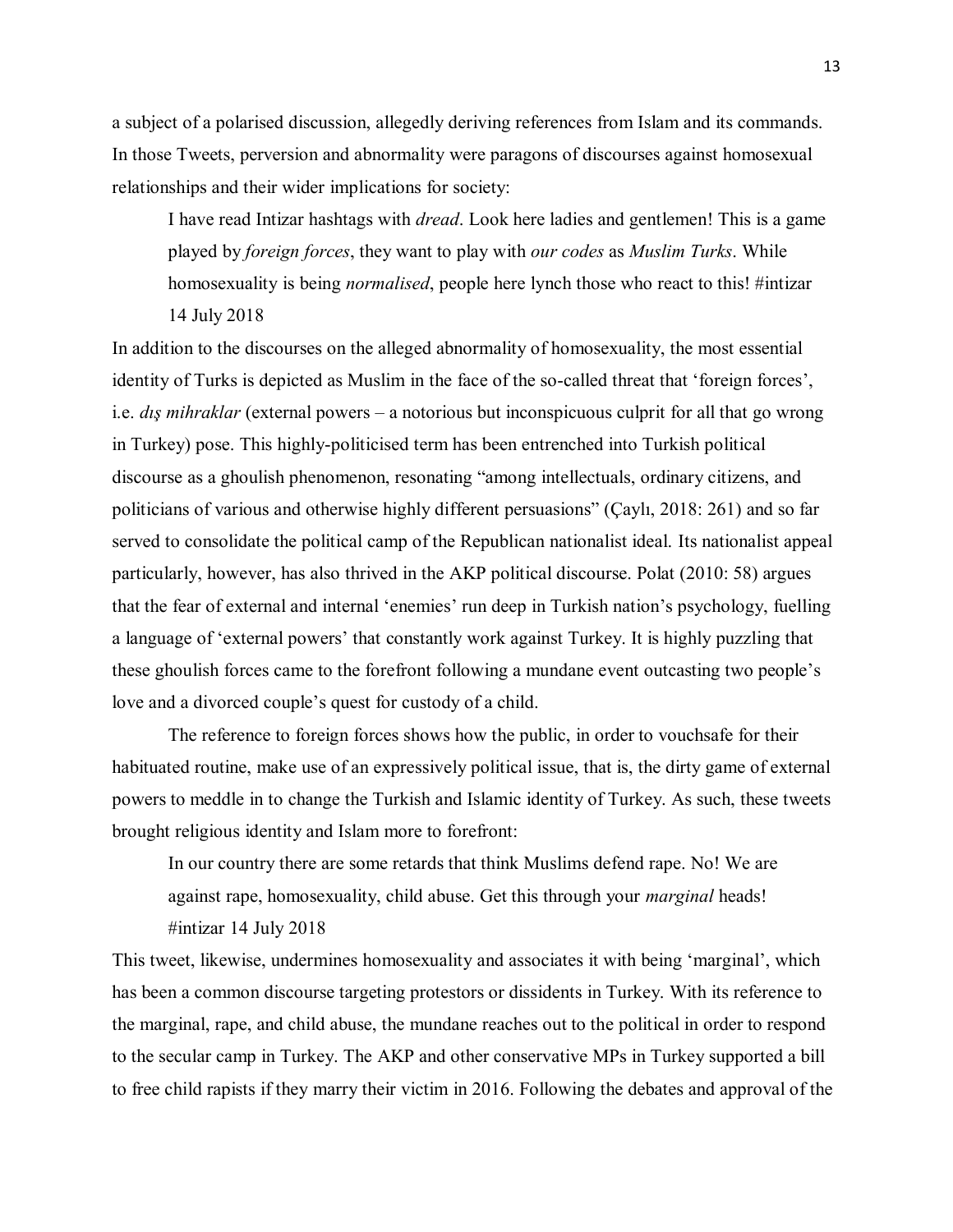bill, the hashtag #TecavuzMesrulastirilamaz (#RapeCannotBeLegitimised) became a trending topic on Twitter when users turned to social media to show their disapproval. Some of the Tweets, like the above one, was a response to the previous anti-religious and/or anti-conservative messages on the #TecavuzMesrulastirilamaz hashtags. Using an antagonistic approach, these tweets praised Islamic identity, Islamic child upbringing and/or Islamic family rules, while undermining any other alternative ways of child upbringing or forming 'families'. We identify child upbringing as an issue of ontological security. Those feeling anxious and insecure depict homosexuality with references to rape and child abuse. These references substantiate efforts to shame one's imagined foes and allude to politics as well.

The pro-#Intizar camp also remarked the issue of rape in their tweets against the initial negative responses to the enforced outing of #Intizar, such as this one:

When a little girl is raped, it does not hit Twitter. When #sinemgedik cheats on her exhusband with #Intizar, it creates a public outcry. This is sad and concerning! 15 July 2018 With their tweets, pro-#Intizar users linked the ascendance of Islamic practices and the religion's increasing presence within state politics with the legitimisation of a 'culture of rape' and the wider silencing mechanisms in Turkish society. The pro-#Intizar camp also compared the subsequent media event with other 'less important' events that has not triggered extensive reactions on Twitter, such as a rape story involving a minor. Similar to our previous discussions on pro-#Intizar user's tweets, the above tweet also does not use a hostile approach and degrade any other positions, but it rather aims to question the reasons why this mundane event became a trending topic.

## **5C.Erdoğan as father figure**

As central as he is to everything in Turkey, Erdoğan is also allocated a place in the enforced outing story. Notwithstanding his ever-apparent presence in Turkish politics, this is also a case of mundane meeting the political for no clear reason. Alongside the AKP having entrenched its dominance in Turkey, "the primordial imagery of the 'father'" also served "as the masculine ideal around which coercion and domination are structured" (Somay, 2018). "As a masculine figure, the leader is coded as a warrior. In the view of his followers, the leader is a father, brother, lover, knight, saviour, conqueror and hero, which in Turkey, is embodied by Erdoğan, who has a symbolic political significance" (Bahadir Turk, 2017: 615). Substantiating our claim,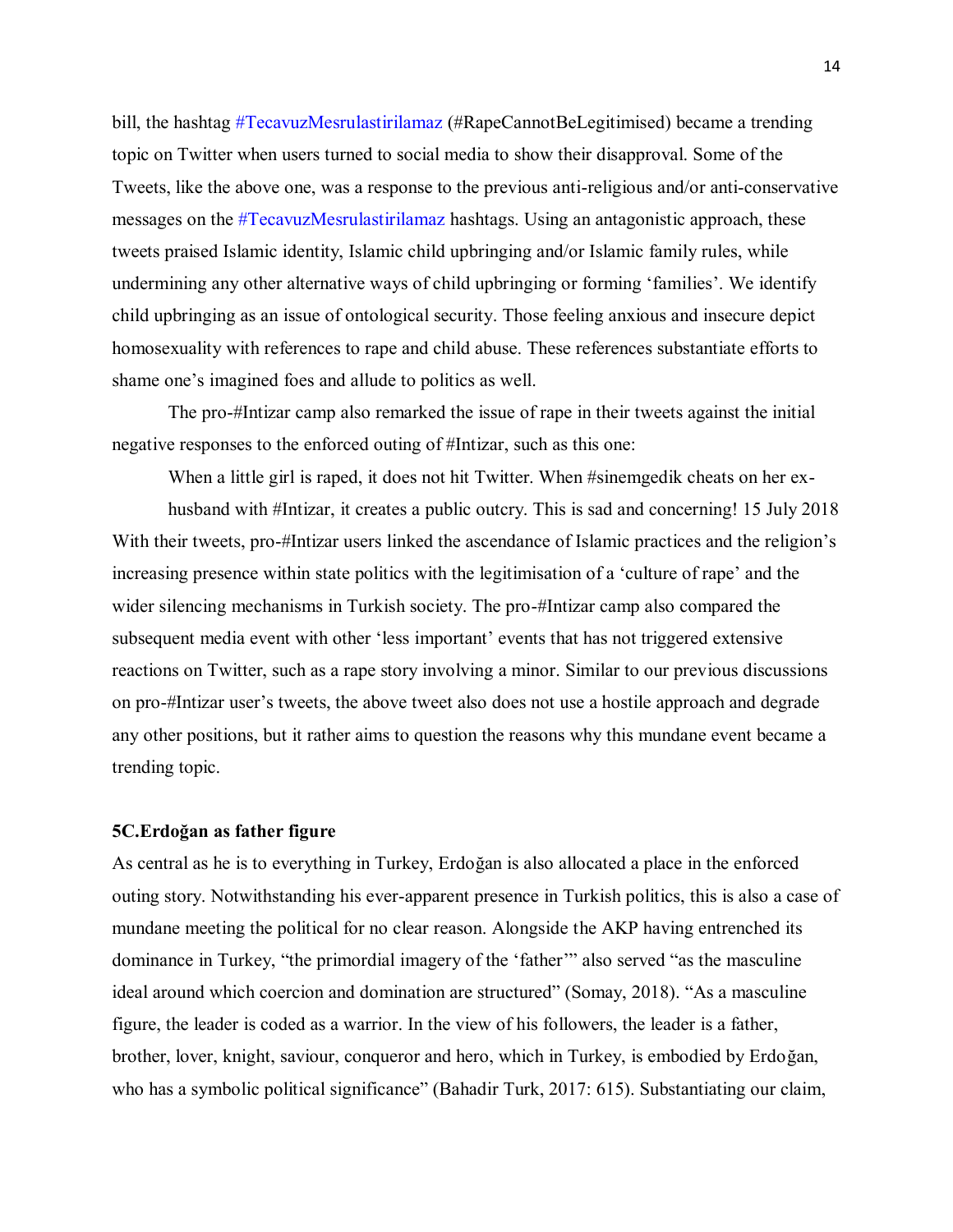many tweets in our dataset called the President of Turkey to act for defeating and potentially expelling LGBTI+ communities from Turkey – a further virtual sign of the mundane seeping into the political and polarise society, while demanding the expulsion of the very other:

#intizar I am calling out to you our beloved president, can you please expel these faggots running amok from our country… 14 July 2018

Our beloved President, based on the #Intizar scandal, you might need to increase your fight with porn, LGBT and drug consumption. If family dissolves, Turkey is extinct. We need to fight to death for putting an end to those detrimental to our social order. 14 July 2018

The expulsion of minorities has been the major essence of state-making in Republican Turkey and the homeland's extinction remains a major anxiety that would surely threaten the ontological security of the self. Therefore, when terror and homeland inform public discussions over the mundane – particularly regarding a divorce involving custody and an enforced outing alongside, we can see how the self and the state seek to perform anxiety facing the other. The discourses such as 'go to another country if you don't like Turkey' or 'get out of Turkey' have been commonly used on digital platforms for Kurdish people or non-Muslim minorities for years as well as the Gezi protestors and other dissident communities more recently such as with the following hashtag #GezicilerFransaya (#GeziProtestorsGoToFrance). Yet, this trope also featured amidst the enforced outing of a female celebrity.

The other camp replied to these Tweets using #Erdoğan hashtags and by pointing out people's right to privacy in their everyday lives:

We are not good at education and the same holds for football. One dollar is already 5 Turkish liras. But we are the best in interfering the bedrooms and personal lives of people, bravo! #Erdoğan #intizar #sinemgedik 14 July 2018

While these tweets highlighted the importance to keep people's rights to privacy, they were equally critical of Turkey's education system, economy and even less political domains such as football. Rather than disseminating direct and radical messages on sexuality and gender identity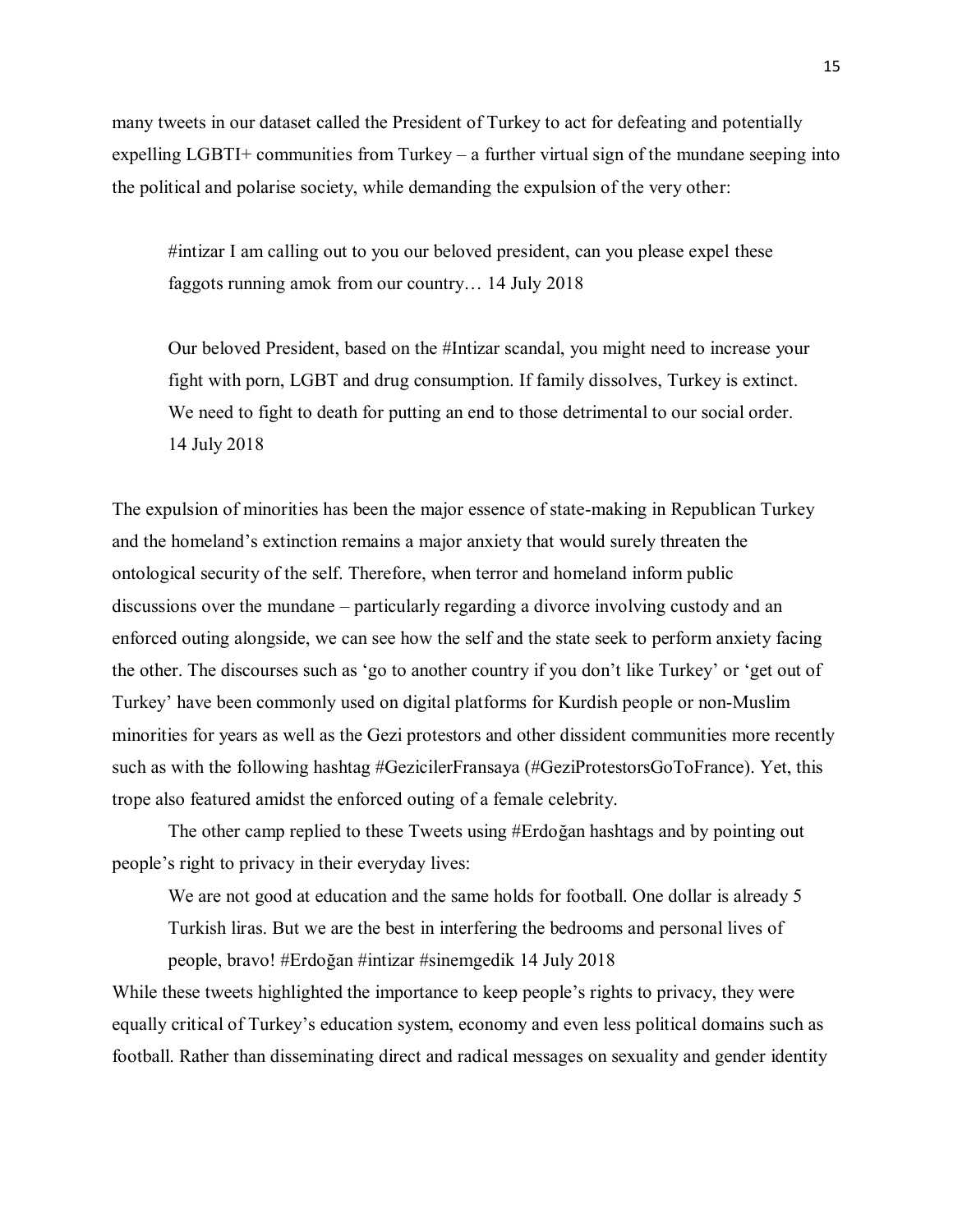and addressing the growing anti-gender politics, such tweets used an ironic rhetoric and lessradical stance against the government and the implications of governmental ideology on Twitter.

## **5D.Pride Walks and Gezi Park Protests**

Although radical social movements in physical public spaces are on decline given the authoritarian turn in Turkey, Twitter continuously serves as an arena whereby citizens could remain engaged with politics and social life. The recent widespread social movements in Turkey, namely the Gezi Park protests and the Pride walks have challenged the patriarchal, heteronormative and the Islamist regime in Turkey. As such, some of these tweets related the Intizar story to Pride walks and LGBTI+ visibility and social movements, considering the event as an encroachment to their habituated routine to face 'the other' and 'the other's political agency' against the safety of 'the self'.

The fake Twitter accounts defending *dishonorable* LGBT *walks*, a monument of *immorality*, haunt #mustafaceceli [the husband in the story] today. Those who defend #intizar *disgrace* are as disgraceful in the eyes of the public and *Allah*. *Muslims* believe that these disgusting ways are enormous sins. 14 July 2018

The Tweets from the anti-#Intizar camp aimed to target and blacklist the Pride walks on Istiklal Street, the main thoroughfare of Istanbul. While the Pride walks took place in Taksim peacefully from 2003 onwards, they have been banned by the government since 2015. By using religious discourses, the anti-#Intizar camp targeted Intizar as much as targeting other users that potentially support Intizar, LGBTI+ communities and Pride walks. These tweets also attributed homogeneity to Islam and Muslims in their potential stance towards sexual orientation and the political agency of LGBTI+ communities.

This camp also identifies the LGBTI+ communities as 'marauder' in these tweets  $-$  a term Erdoğan used commonly to belittle the Gezi Park protestors:

*Marauders* are now at work on Twitter, aiming to *normalize* a *disgusting* relationship!!!!! #intizar #sinemgedik #mustafaceceli #TheNationMakesHistory 16 July 2018

The agenda of those *marauders* who identifies the coup as a performance is the sexual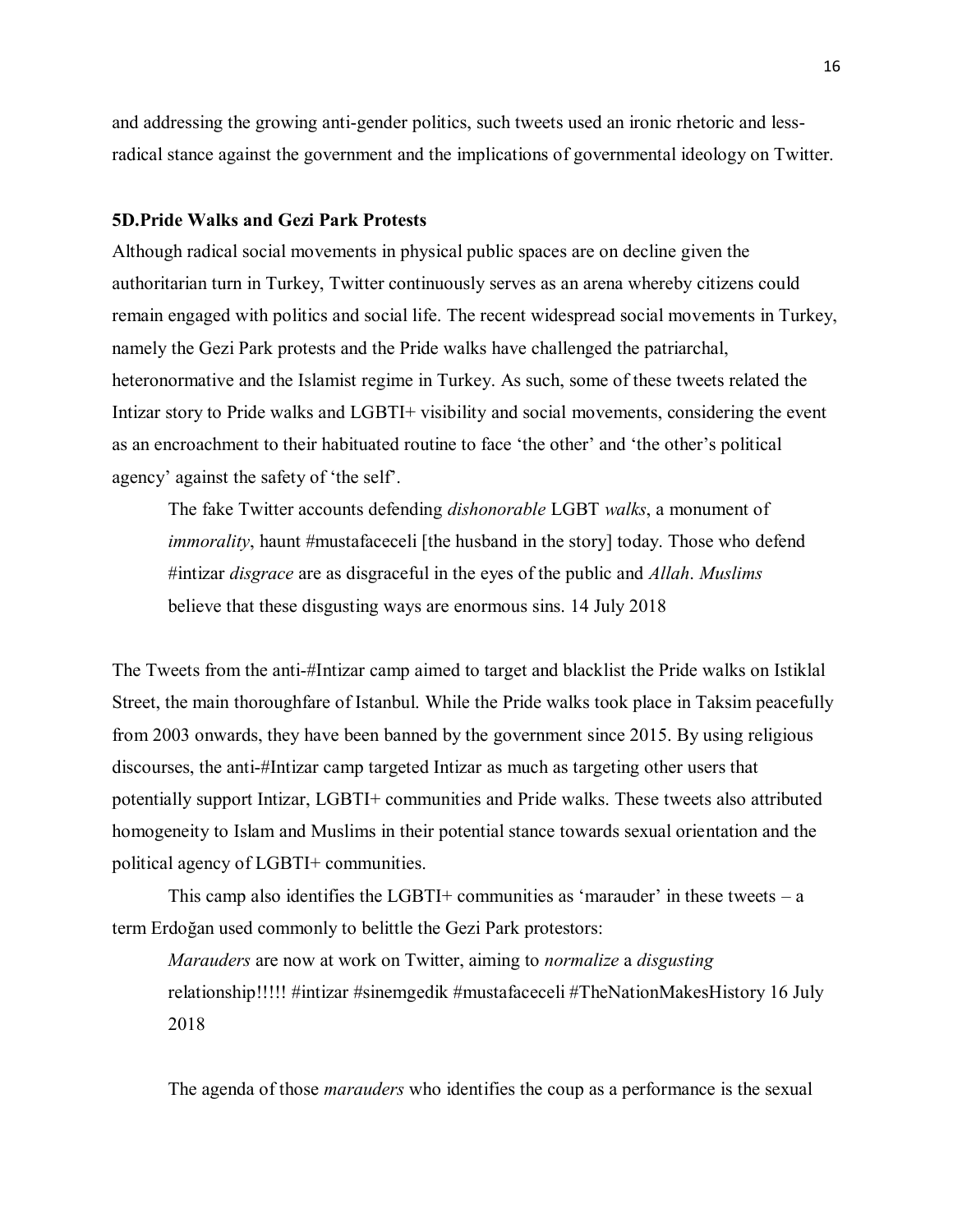life of #intizar while the agenda of *the nation* which said no to *occupation* is the *homeland*. This is the difference between us. 14 July 2018

The figure of the marauder was identified as a homogenous camp in their opposition to the AKP. In this framework, the homeland was seen as an extension of the AKP government, which was also defined as the place belonging to the heterosexuals, Turks and Sunnis. The existing polarisation that escalated during the Gezi Park protests also reached a new peak following the attempted coup of 15th of July, 2016. Even on an everyday event, homosexuality is denigrated through chauvinistic and patriarchal discourses qualifying the homeland as a place, where the self enjoys security.

The historical legacy of the Gezi protests continues to affect everyday polarisation (Author 2020). Amidst the polarisation between the AKP supporters and any dissident groups such as the Gezi supporters (those with antigovernmental views), hate speech deriving from the divorce and an enforced outing of homosexual conduct qualified further polarisation:

Those who support you are such *inglorious and degenerated bastards*. Just because you hate religion and Erdoğan, you sold your mothers, *homeland* and honour and now you bottom! What kind of *Muslims* are you *Gezi* minded idiots! #intizar 14 July 2018

The tweets of the anti-#Intizar camp targeted dissident communities including the LGBTI+ communities through memorializing the Gezi protests. In line with the physical threats targeting dissident and LGBTI+ communities in offline spaces, such as in squares, parks or streets, the digital geographies also turned into a location for attacking and lynching homosexuality. From 2015 onwards, the Pride walks in Istanbul have forcefully been prohibited in Turkey – at times in reference to the timing of the Pride walk coinciding with the Ramadan. Far right groups, along with the government, threatened the LGBTI+ communities, and resorted to religious discourses to consolidate public support for targeting the LGBTI+ communities and their political agency. Even if the Pride walks were prohibited, LGBTI+ communities still went out to claim their rights to Taksim – the location of the Pride since 2003.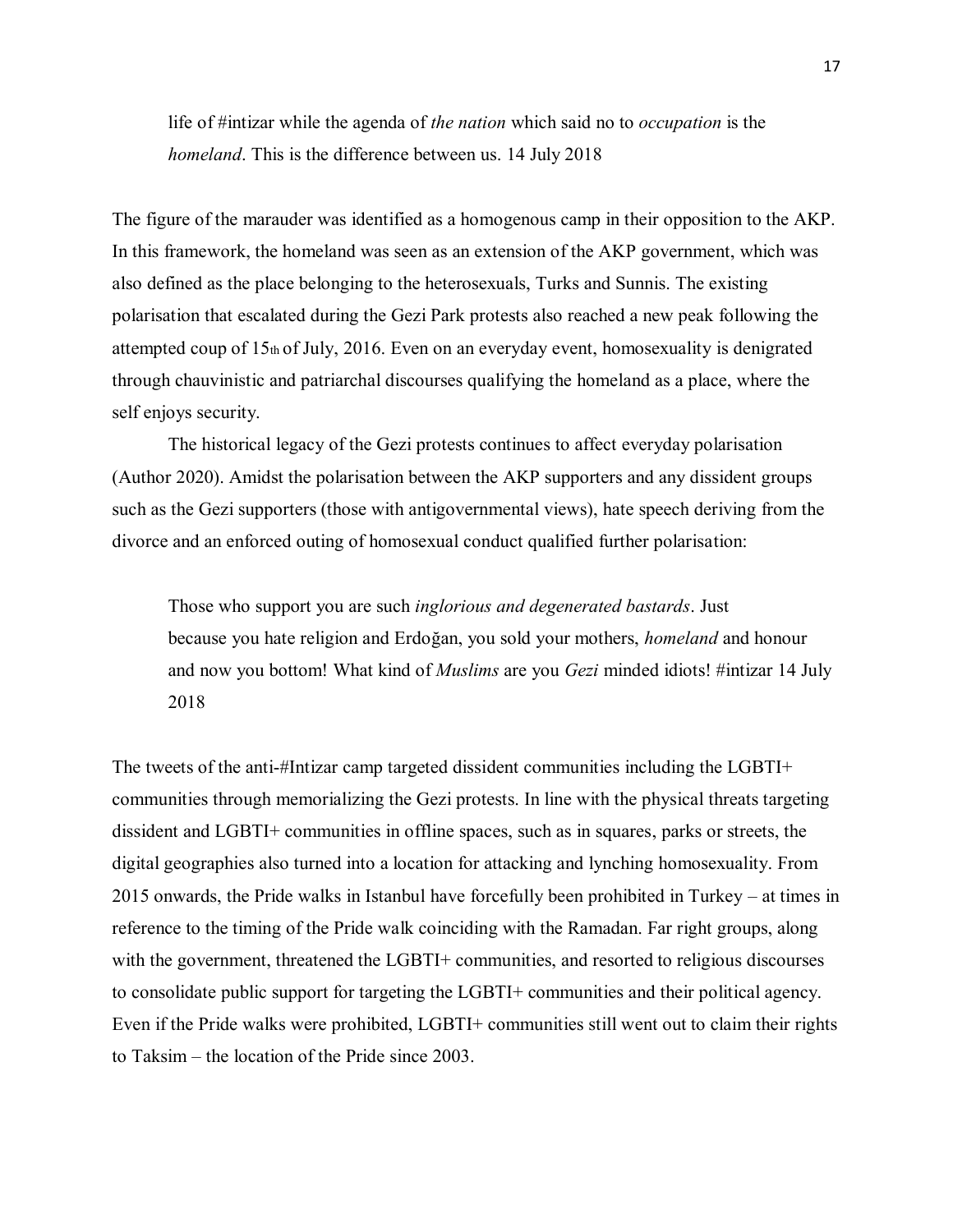In response to the denigrating posts, the pro-#Intizar camp shared posts and circulated Intizar's songs to promote her work and identity and resorted to the global hashtag #lovewins and its Turkish translation #askkazanacak to consolidate support and visibility. This support extended not only to Intizar and Sinem Gedik but also other LGBTI+ individuals and communities in Turkey and beyond. By using the #lovewins hashtag alongside the #Intizar hashtag, these Twitter users participated in the global networks of solidarity and social movements, entangling the Turkish mundane to the global political struggles related to marriage equality specifically and LGBTI+ and feminist movements more generally. 'The LGBTI+ rights movement's political agenda in Turkey today is centred upon (but not limited to) the inclusion of sexual orientation and gender identity in the legal definitions of hate crime and discrimination' (Yılmaz and Göçmen, 2016: 471). #Intizar Tweets, which aimed for the visibility of LGBTI+ communities, continued this trend:

RT @fahrenayytt: Don't be silent, shout out! Lesbians *exist*! #loveislove #Lovewins #intizar 22 July 2018

The woman is divorced! Maybe their unhappiness was related to not paying attention to their own *sexual orientation* before getting married. And with him! I hope they would be so happy!  $\blacktriangledown$  #LoveWins #intizar 14 July 2018

These Tweets generally engaged in the affirmation and called for social inclusion for LGBTI+ identities and love. This is not to say that the use of hashtags #lovewins or #askkazanacak demarcates the beginning of the quest for the visibility of LGBTI+ individuals or feminists in Turkey. There has always been wide-ranging feminist and LGBTI+ movements in Turkey. The late 1980s saw a gradual revival of rights movements while the transition to democracy unleashed women's movements in the 1990s, mostly in urban areas. As part of the second wave feminism, the Purple Roof Women's Shelter started in 1990 to provide consultations with women and to strengthen the fight against domestic violence (Diner and Toktaş, 2010: 46). Meanwhile, the LGBTI+ movement in Turkey has also become more visible in the 1990s. The first attempt of Pride walk took place in 1993, which has been banned by the state,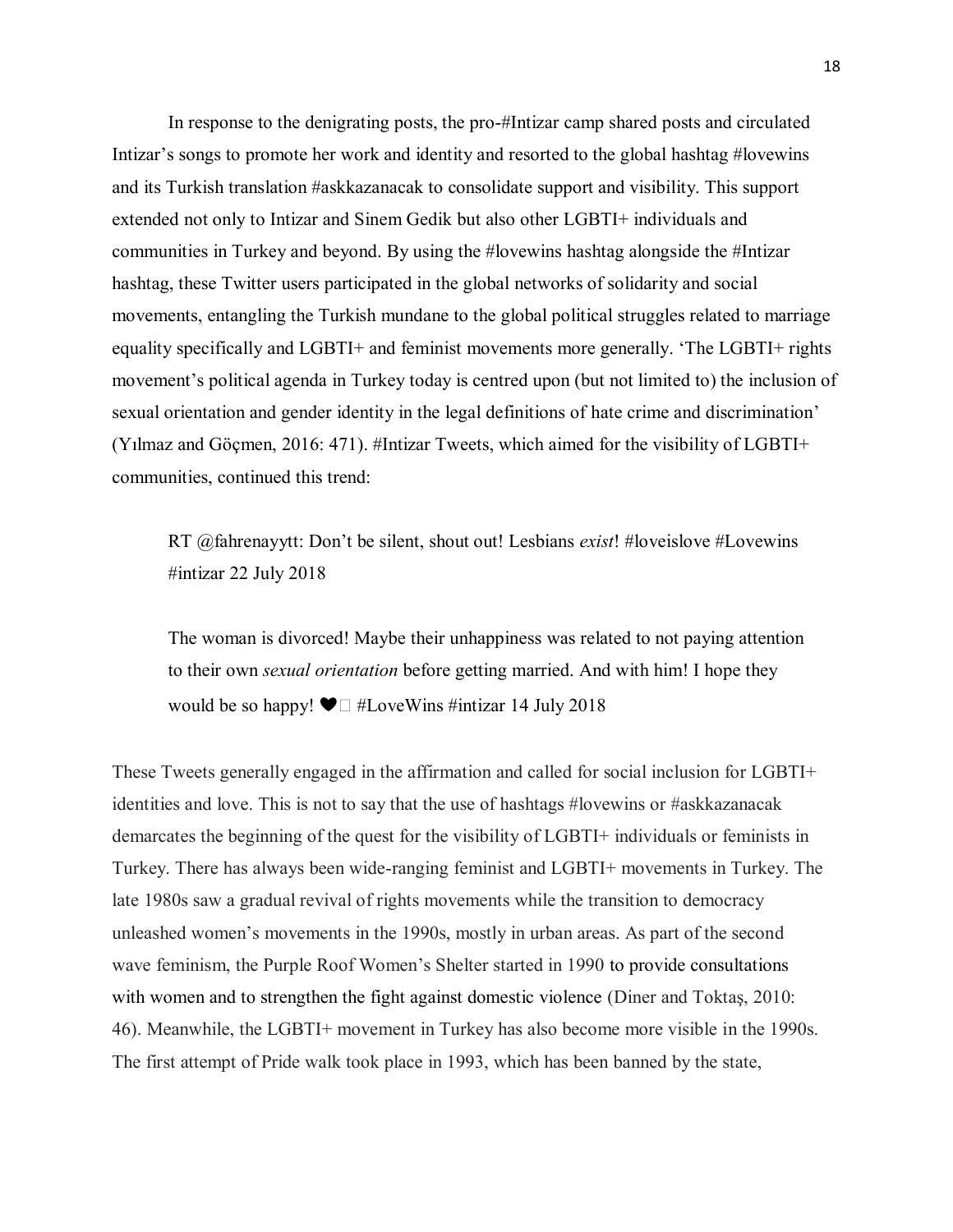followed by the foundation of the first LGBTI+ organisation KAOS GL in 1994. Various other LGBTI+ communities formed organisations and organised demonstrations in the late 1990s and 2000s, including the first actual Pride walk in 2003 in Turkey. Both feminist movements and LGBTI+ social movements were quite visible and have been at the forefront during the Gezi protests in 2013, which sought to transform patriarchy and heteronormativity that was entrenched in the wider society including the left-wing communities. The first open gay wedding and marriage ceremony took place in September 2014 in Istanbul, though this was not a 'legally recognised' marriage.

While some of the shared posts using the #lovewins hashtag simply wanted to foster awareness and show to the digital publics of Turkey that lesbians and LGBTI+ individuals do exist, others explicated the exclusionary and discriminatory politics of workspaces for LGBTI+ individuals, including a popstar:

What we need to discuss is on the year of 2018, an individual *loses their job* because of their *sexual orientation*! #lovewins #intizar 14 July 2018

Despite years of struggles, LGBTI+ individuals are not openly recognised as equal citizens and anti-discrimination legislation remains absent in Turkey (Yılmaz and Göçmen, 2016), which also has severe implications for workplaces. Intizar was also sacked out of her job by her production company following her enforced outing. While most of the images downloaded along with the Tweets were the photos of Intizar, Sinem Gedik and Mustafa Ceceli, the image of the Poll Production's statement of firing Intizar was the second most shared image with 41 different versions of the same image among 989 images – showing yet another entrenchment of the mundane to affect the political, and the camp in favour taking sides with those asking for stronger workers' rights, following the sacking of a LGBTI+ singer by her company denouncing her on social media platforms. "Given the overwhelming cultural norms based on heteronormativity within the Turkish society, the absence of legal protection and the relative lack of organisational inclusionary policies and practices contribute to the silencing of LGBTI+ individuals at work" (Ozeren and Aydin, 2016: 201). Following the online announcement of Intizar's being laid off because of her sexual orientation, the pro-#Intizar users targeted the Poll Production with a boycott receiving an extensive online support.

### **6.Conclusion**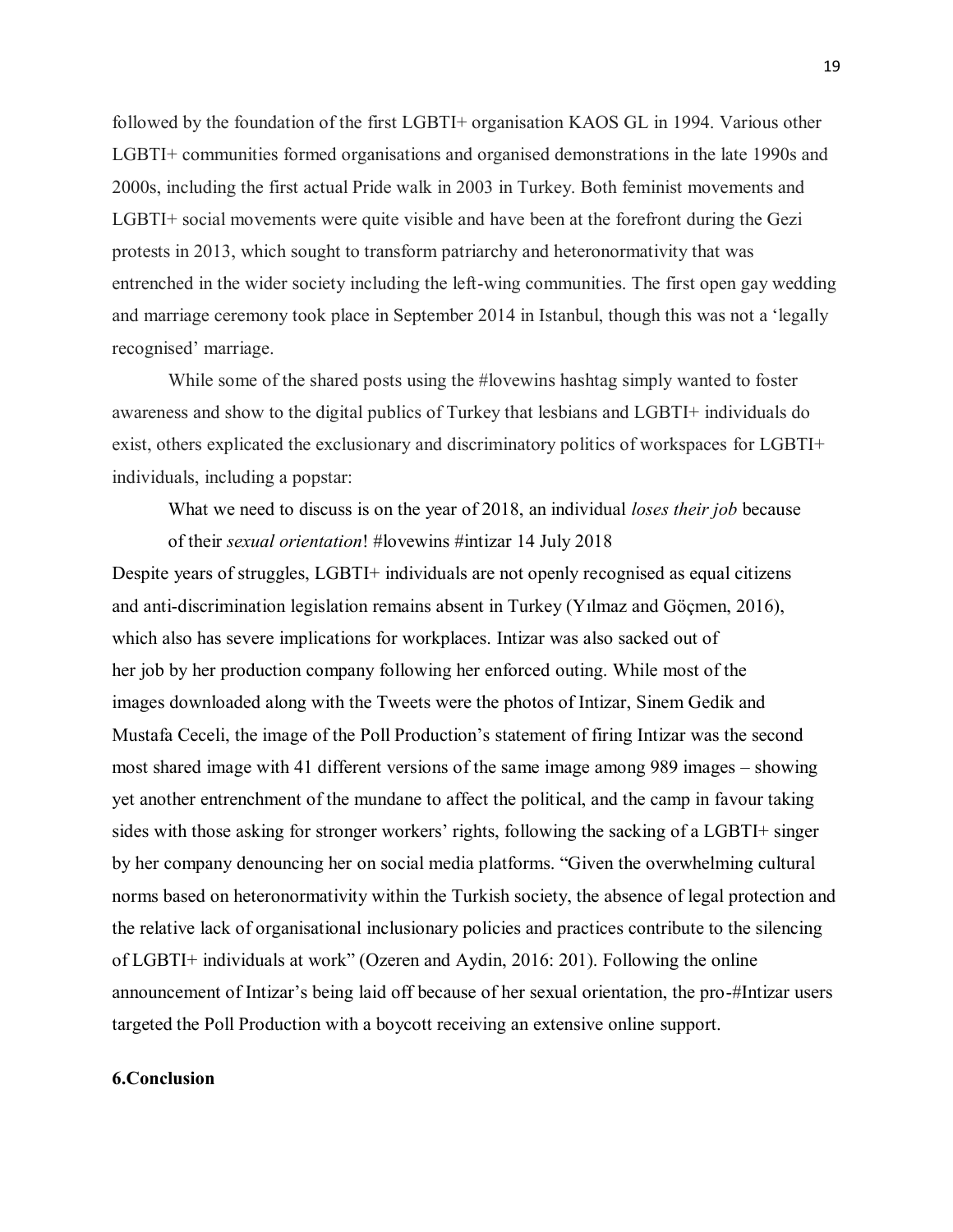In the context of increasingly populist and divisive campaigns of Bolsonaro in Brazil, Trump in USA, and the Conservative Party governments in the UK, the existing literature captures aspects of macro-political polarisation based on party alliances and voting behaviour (see Collet, 2005; Lachat 2008; Kinsella et al., 2015), the ways polarisation in political systems may feed polarisation in the media (Hallin and Mancini, 2004; Mancini, 2012) and the ways tech companies or social bots play roles (Kreiss and McGregor, 2018; Keller and Klinger, 2019). Going beyond the current remit of the top-down analysis of these existing research, our article delineated how polarisation over mundane events come to fore via social media platforms, using content and discursive analysis of a recent Twitter phenomenon related to making of women and LGBTI+ communities outcasts in Turkey.

The paper contextualised how socio-political polarisation has intensified on social media taking cues from existing divisions in society. We reflected on how the mundane debates on a divorce involving a custody fight and a subsequent enforced outing embroiled Sunni and Alevi, Turkish and Kurdish, marauder and non-marauder narratives as antagonisms and entangled them in making political camps digital. Even a failed coup attempt was dragged in discussions over such a mundane event catering for the anxiety that an outing and the related reactions have inflicted on the habituated routines of antagonistic political camps. We looked into how Twitter enabled users created two sides of a given story/event depicting the recriminations between selfdefined 'us-group' and the 'them-group'" (Reyes, 2011). Through this analysis, we examined the political roots of everyday anxiety that polarised online camps felt over their ontological security.

With an interest in describing a manifestation of digital publics whereby disciplinary gender norms are made and expressed abruptly to pass judgement on gender identities and roles reflecting on extant political polarisation, we explored everyday communication on social media, particularly Twitter with a case study of #Intizar – a trending topic in July 2018. Our methodological discussion rested on narratives, leitmotifs, and strategic metaphors on online public discourse with political references. In this framework, pro-#Intizar users aimed for a robust exchange of claims (O'Loughlin et al., 2017), for instance by using the global hashtag #LoveWins along with #Intizar hashtag. However, anti-#Intizar camp used #Intizar hashtags and mentions to undermine homosexuality and defined it as a lifestyle choice whilst using sexual, national and religious references in order to denigrate LGBTI+ identities and other potentially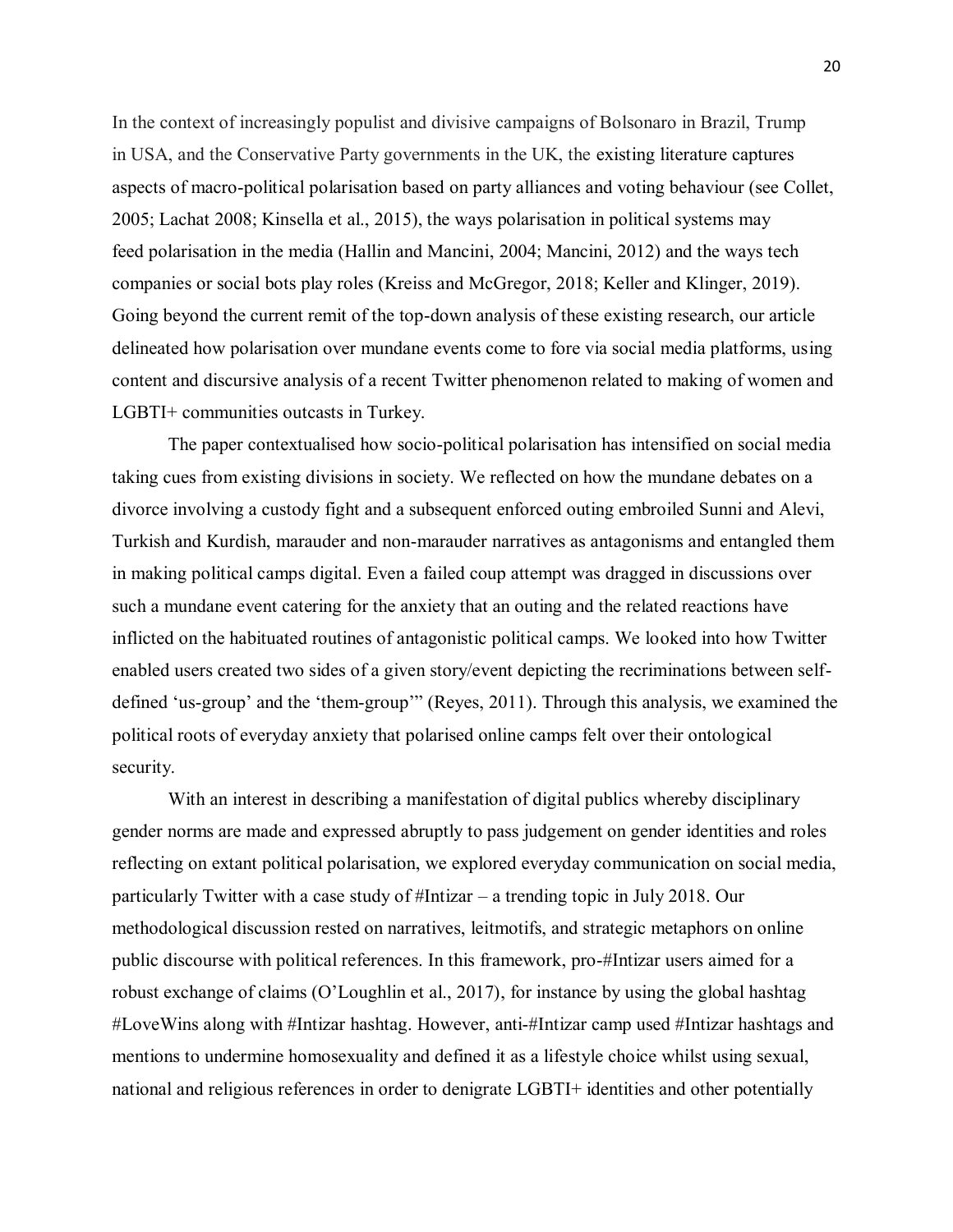dissident communities. Shared texts revealed discourses related to homosexuality described it as 'perversion' and 'abnormality' and identified it against Islam, Turkish nationhood, ideal family, idealised womanhood and Tayyip Erdoğan's rule. The online reaction expressed through the discourses on religion, the current regime and Turkishness outcasted the two women's femininity away from idealised womenness in Turkish society. Although the immediate digital response to the #Intizar event mainly consisted of hate and other forms of antagonistic messages, the pro- #Intizar social media users responded widely in the upcoming hours and days to create a less polarised and more inclusive online communication.

Overall, an investigation of everyday digital polarisation in relation to gender and its socio-political expressions opened discussions in understanding the underlying discursive politics of authoritarian or 'illiberal contexts' being mirrored in the mundane that the digital sphere reflects with its everyday references and affordances**.** In this respect, online discussions following a divorce and custody story involved macro-political references as the Twitter users informed their positions with political cues. That is how polarisation over the mundane became political and the macro-political polarisation informed the mundane.

## **Disclosure statement**

No potential conflict of interest was reported by the author(s).

## **Acknowledgements**

The authors would like to thank Cansu Ozduzen for her help on the paper.

#### **Funding**

This project has received funding from the British Academy (Newton International Fellowship, Grant NF170302) and European Union's Horizon 2020 research and innovation programme DEMOS (Democratic Efficacy and the Varieties of Populism in Europe) under grant agreement No 822590. Any dissemination of results here presented reflects only the authors' view. The Agency is not responsible for any use that may be made of the information it contains.

#### **Notes on the Contributors**

Dr Ozge Ozduzen is a lecturer in sociology and communications at Brunel University London. Completing her PhD in media at Edge Hill University (2016), she was then British Academy Newton International Postdoctoral Fellow in the Institute for Diplomacy and International Governance at Loughborough University London and a Swedish Institute post-doc at the Centre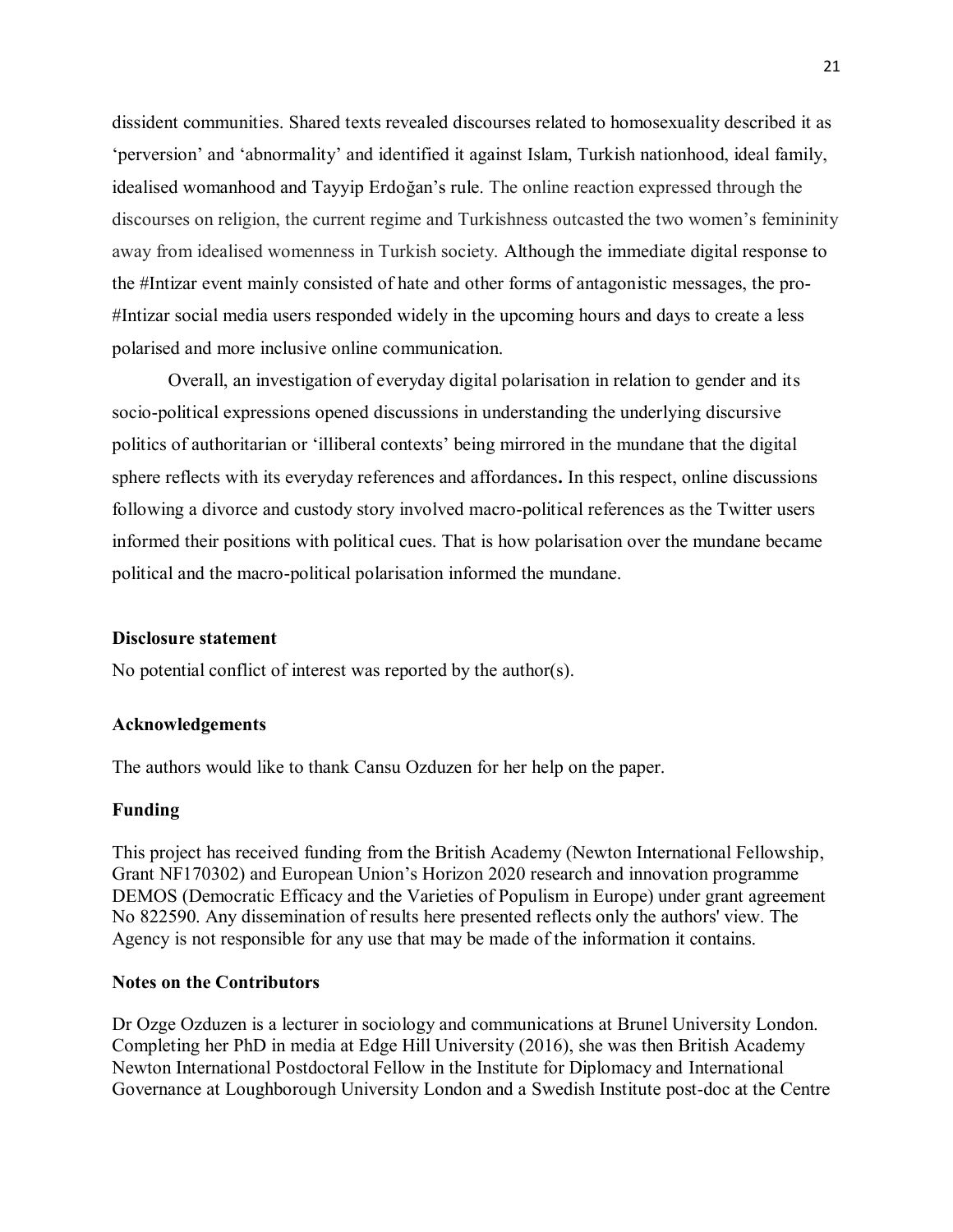for Middle Eastern Studies in Lund University. Her research lies in urban and political communication, digital humanities and social sciences and visual politics.

Prof Umut Korkut is a Professor in International Politics at Glasgow Caledonian University. Umut serves Political Studies Association (PSA) as Trustee and International Lead, the International Political Science Association (IPSA) as Executive Committee Member and coordinates three EU funded projects. He is interested in how political discourse, aesthetics and visual imagery create audiences, following this theoretical interest across various empirical fields central to European politics such as gender and politics, populism and migration.

# **ORCID**

Ozge Ozduzen<https://orcid.org/0000-0003-3639-9650>

Umut Korkut<https://orcid.org/0000-0003-0150-0632>

# **Bibliography**

Acar F and Altunok G (2013) The 'politics of intimate' at the intersection of neo-liberalism and neo-conservatism in contemporary Turkey. *Women's Studies International Forum* 41: 14- 23.

Åhäll, L (2019) Feeling Everyday IR: Embodied, affective, militarising movement as choreography of war. *Cooperation and Conflict*, 54(2): 149-166.

Bahadir Türk H (2017) A glance at the constitutive elements of the leader-centered perspective in Turkish politics. *Turkish Studies 18*(4): 601-623.

Bargh JA, McKenna KY and Fitzsimons GM (2002) Can you see the real me? Activation and expression of the "true self" on the Internet. *Journal of social issues* 58(1): 33-48.

Berger PL and Luckmann T (1966). *Social construction of reality*. London & New York: Penguin Books.

Borge-Holthoefer J, Magdy W, Darwish K and Weber I (2015). Content and network dynamics behind Egyptian political polarization on Twitter. In: *Proceedings of the 18th ACM Conference on Computer Supported Cooperative Work & Social Computing,* Vancouver, Canada, 14-18 March 2015, pp. 700-711.

Boyd D and Potter J (2003) Social network fragments: an interactive tool for exploring digital social connections. In: *ACM SIGGRAPH 2003 Sketches & Applications,* San Diego, California, USA, 27-31 July 2003, pp. 1-1.

Browning CS (2018) "Je suis en terrasse": political violence, civilizational politics, and the everyday courage to be. *Political psychology*, 39(2): 243-261.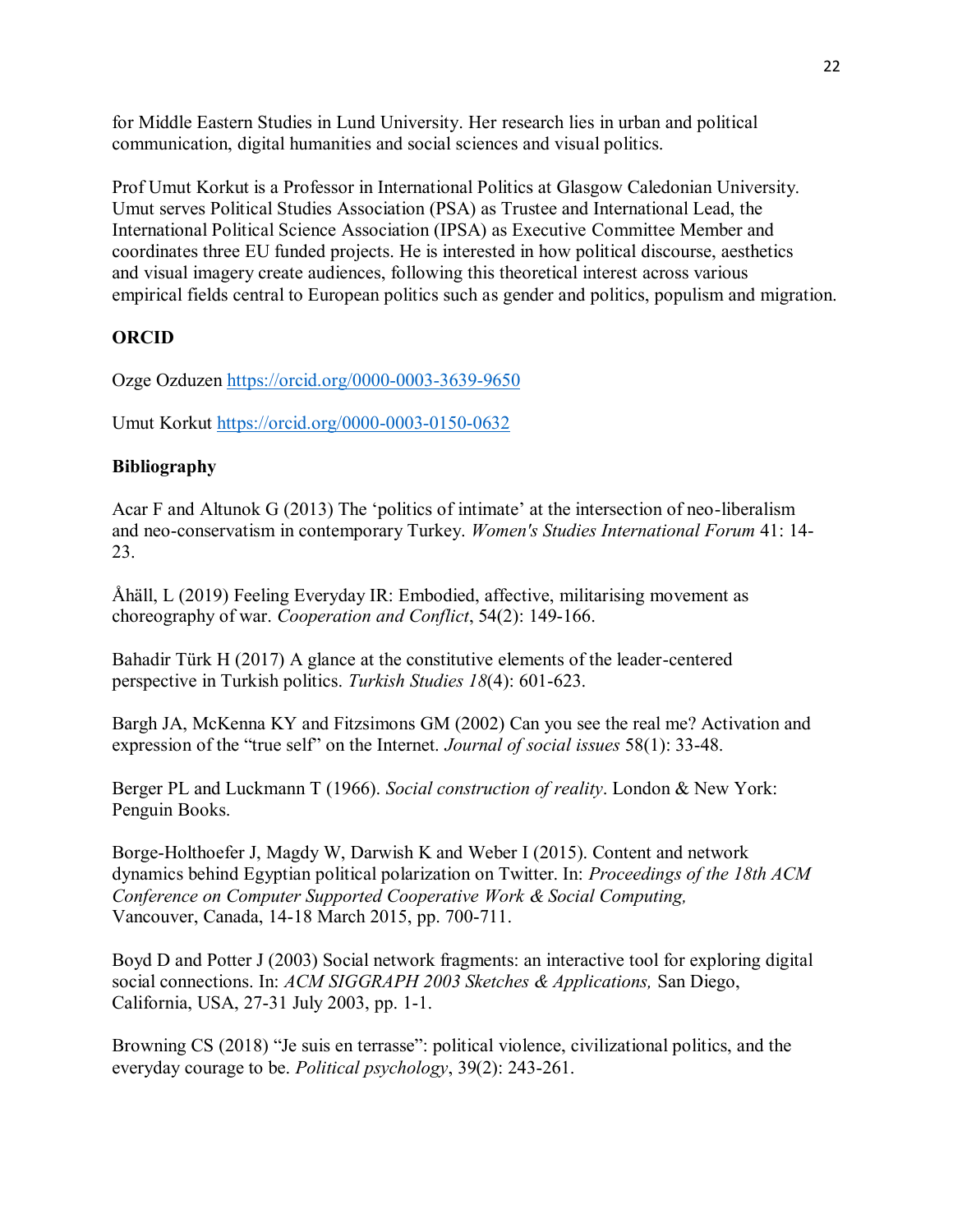Bulut E and Yörük E (2017) Mediatized populisms | Digital populism: Trolls and political polarization of Twitter in Turkey. *International Journal of Communication 11*: 4093–4117.

Çaylı E (2018) Conspiracy theory as spatial practice: The case of the Sivas arson attack, Turkey. *Environment and Planning D: Society and Space* 36(2): 255-272.

Cindoglu D and Unal D (2017) Gender and sexuality in the authoritarian discursive strategies of 'New Turkey'. *European Journal of Women's Studies* 24(1): 39-54.

Collet C (2005) Bloc voting, polarization, and the panethnic hypothesis: The case of Little Saigon. *The Journal of Politics* 67(3): 907-933.

Croft S (2012) Constructing ontological insecurity: the insecuritization of Britain's Muslims. *Contemporary security policy*, 33(2): 219-235.

De Valck K, Van Bruggen GH and Wierenga B (2009) Virtual communities: a marketing perspective. *Decision Support Systems* 47: 185–203.

Diner C and Toktaş Ş (2010) Waves of feminism in Turkey: Kemalist, Islamist and Kurdish women's movements in an era of globalization. *Journal of Balkan and Near Eastern Studies* 12(1): 41-57.

Dupuis A and Thorns, DC (1998) Home, home ownership and the search for ontological security. *The sociological review*, 46(1): 24-47.

Farrell J (2016) Corporate funding and ideological polarization about climate change. *Proceedings of the National Academy of Sciences* 113(1): 92-97.

Finlayson A (2007) From beliefs to arguments: Interpretive methodology and rhetorical political analysis. *The British Journal of Politics and International Relations*, 9(4): 545-563.

Foucault M (1980) *Power/Knowledge*. Brighton, UK: Harvester.

Giddens A (1991) *Modernity and self-identity: Self and society in the late modern age*. Stanford: Stanford University Press.

Gruzd A and Roy J (2014) Investigating political polarization on Twitter: A Canadian perspective. *Policy & Internet,* 6(1): 28-45.

Guillaume X and Huysmans J (2019) The concept of 'the everyday': Ephemeral politics and the abundance of life. *Cooperation and Conflict*, 54(2): 278-296.

Hallin DC and Mancini P (2004) *Comparing media systems: Three models of media and politics*. New York: Cambridge University Press.

Jang SM and Hart PS (2015) Polarized frames on "climate change" and "global warming"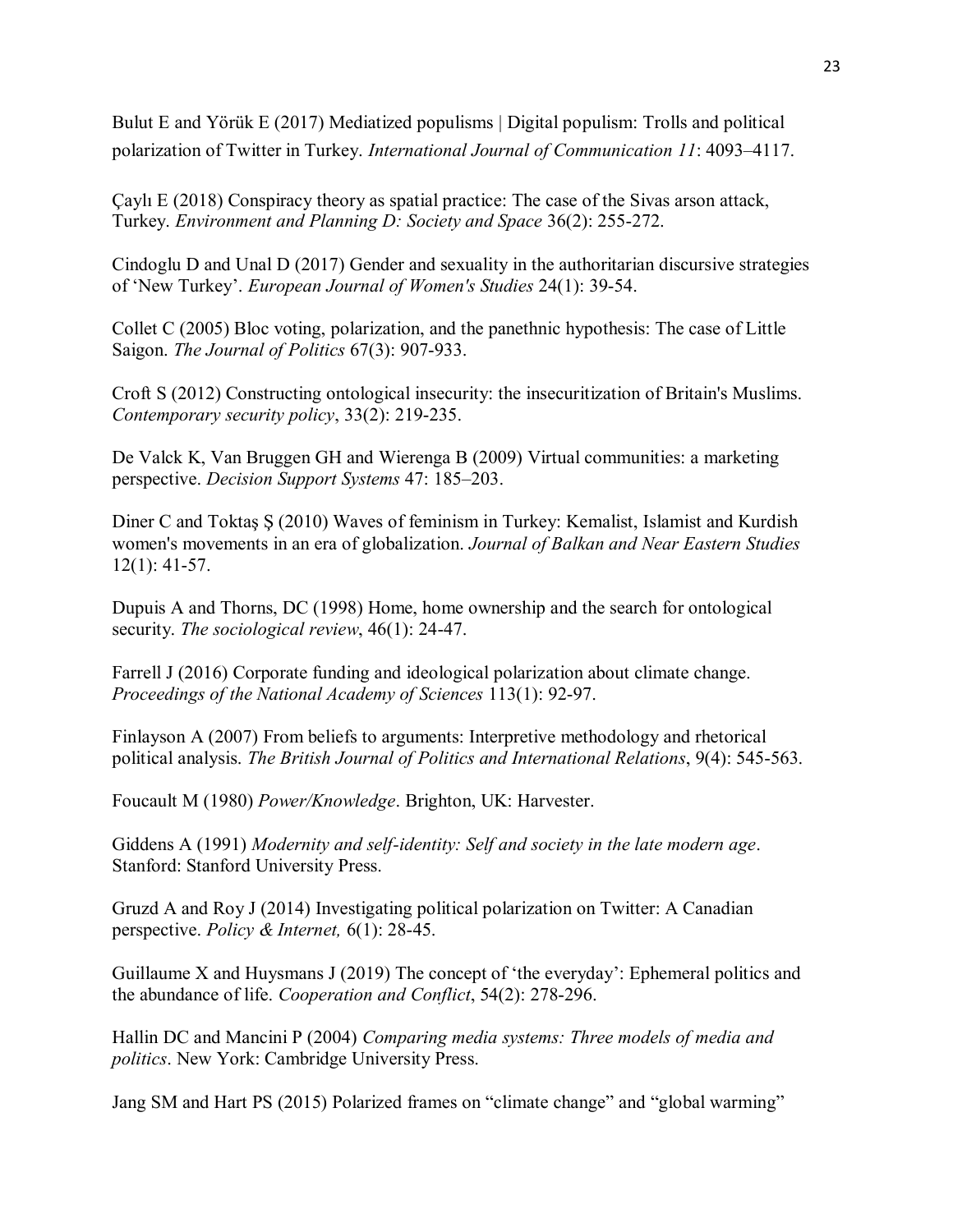across countries and states: Evidence from Twitter big data. *Global Environmental Change* 32: 11-17.

Kaya Y and Sunar L (2015) The culture wars redux? The polarization of social and political attitudes in Turkey. *Social Currents*, 2(4): 393-412.

Keller TR and Klinger U (2019) Social bots in election campaigns: Theoretical, empirical, and methodological implications. *Political Communication*, *36*(1): 171-189.

Keyman EF (2014) The AK Party: Dominant party, new Turkey and polarization. *Insight Turkey* 16(2): 19-31.

Kinsella C, McTague C and Raleigh KN (2015) Unmasking geographic polarization and clustering: A micro-scalar analysis of partisan voting behavior. *Applied Geography* 62: 404- 419.

Kinnvall C (2004) Globalization and religious nationalism: Self, identity, and the search for ontological security. *Political psychology*, 25(5): 741-767.

Kotze HJ (1986) Mass media and political socialisation: a South African case study. *International political science review*, 7(4): 415-434.

Kreiss D and McGregor SC (2018) Technology firms shape political communication: The work of Microsoft, Facebook, Twitter, and Google with campaigns during the 2016 US presidential cycle. *Political Communication*, *35*(2): 155-177.

Krolikowski A (2008) State personhood in ontological security theories of international relations and Chinese nationalism: a sceptical view. *Chinese Journal of International Politics*, 2(1): 109-133.

Kwak H, Lee C, Park H and Moon S (2010) What is Twitter, a social network or a news media?. In: *Proceedings of the 19th international conference on World wide web* Raleigh, North Carolina, USA, 26-30 April 2010, pp. 591-600.

Lachat R (2008) The impact of party polarization on ideological voting. *Electoral Studies* 27(4): 687-698.

Lavizzari A and Prearo M (2019) The anti-gender movement in Italy: Catholic participation between electoral and protest politics. *European Societies 21*(3): 422-442.

Lindgren S and Lundström R (2011) Pirate culture and hacktivist mobilization: The cultural and social protocols of# WikiLeaks on Twitter. *New Media & Society 13*(6): 999-1018.

McCoy J, Rahman T and Somer M (2018) Polarization and the global crisis of democracy: Common patterns, dynamics, and pernicious consequences for democratic polities. *American Behavioral Scientist*, 62(1): 16-42.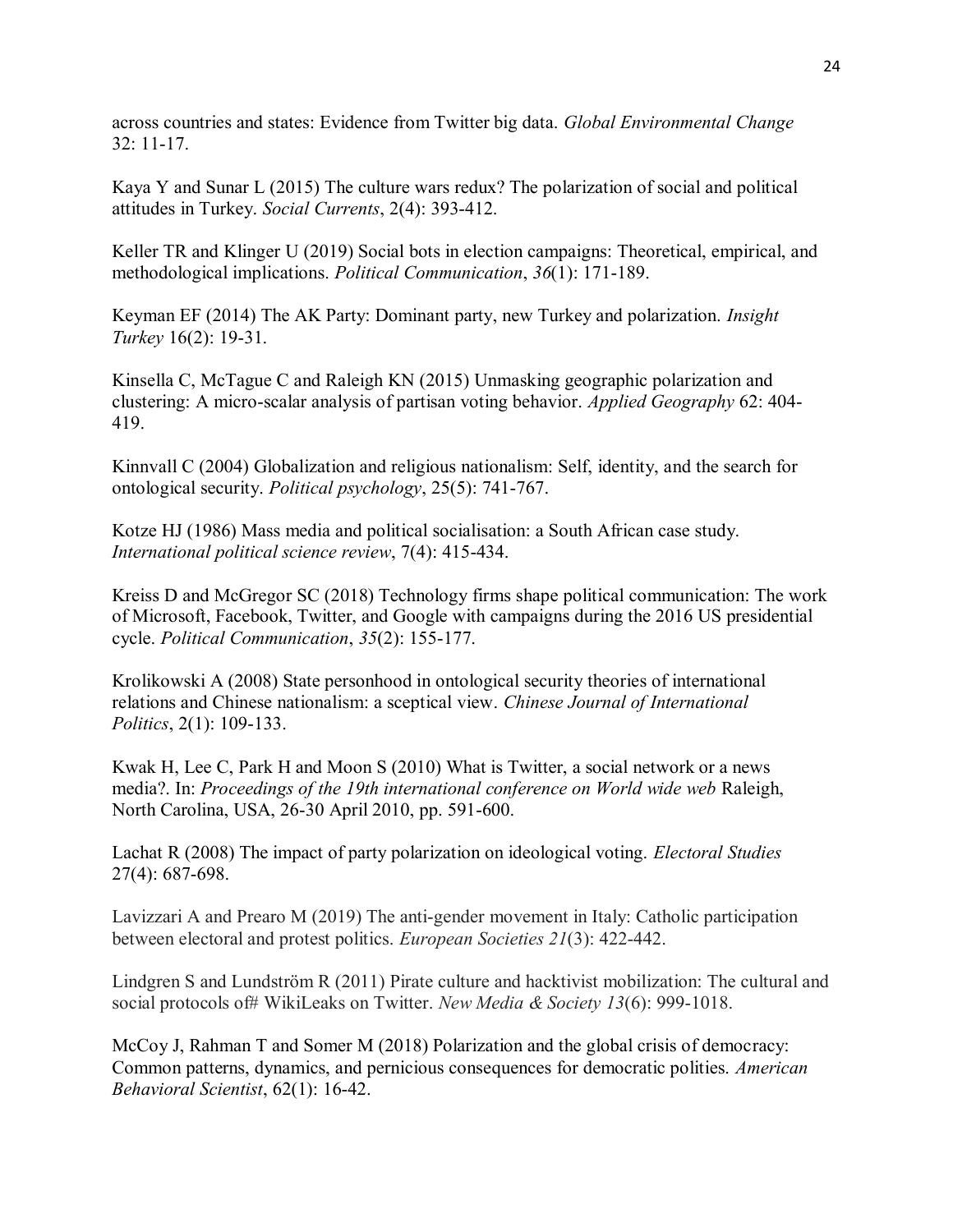Mac Ginty R (2019) Circuits, the everyday and international relations: Connecting the home to the international and transnational. *Cooperation and Conflict*, *54*(2), 234-253.

Mancini P (2012) Instrumentalization of the media vs. political parallelism. *Chinese Journal of Communication* 5(3): 262-280.

Markus H and Nurius P (1986) Possible selves. *American psychologist 41*(9): 954-969.

Martin J (2013) *Politics and rhetoric: A critical introduction*. London: Routledge.

Mitzen J (2006) Ontological security in world politics: State identity and the security dilemma. *European journal of international relations*, *12*(3), 341-370.

Ogola G (2015) Social media as a heteroglossic discursive space and Kenya's emergent alternative/citizen experiment. *African Journalism Studies 36*(4): 66-81.

O'Loughlin B, Vaccari C, Ozgul BA and Dennis J (2017). Twitter and global political crises: cycles of insecurity in #PrayforParis and #PrayforSyria. *Middle East Journal of Culture and Communication 10*(2-3): 175-203.

Ozeren E and Aydin E (2016) What Does Being LGBT Mean in The Workplace? A Comparison of LGBT Equality in Turkey and the UK. In: A Klarsfeld et al. (ed) *Research Handbook of International and Comparative Perspectives on Diversity Management*. Cheltenham: Edward Elgar Publishing, pp. 199-226.

Polat RK (2010) How far away from the politics of fear? Turkey in the EU accession process. In: L Tunkrova and P Šaradín (eds) *The Politics of EU Accession: Turkish Challenges and Central European experiences.* London: Routledge, pp. 58-72.

Reyes A (2011) Strategies of legitimization in political discourse: From words to actions. *Discourse & Society* 22(6): 781-807.

Rheingold H (1993) *The virtual community: Finding connection in a computerized world*. Boston: Addison-Wesley Longman Publishing Co., Inc.

Selçuk O (2016) Strong presidents and weak institutions: populism in Turkey, Venezuela and Ecuador. *Southeast European and Black Sea Studies* 16(4): 571-589.

Somay B (2019) The Undead Father: The 'Epic' of 15 July as a Gothic Tale. In: Çiçekoğlu F and Turan Ö (eds) *The Dubious Case of a Failed Coup*. Singapore: Palgrave Macmillan, pp. 141-167.

Somer M (2019) Turkey: The Slippery Slope from Reformist to Revolutionary Polarization and Democratic Breakdown. *The ANNALS of the American Academy of Political and Social Science*, 681(1): 42-61.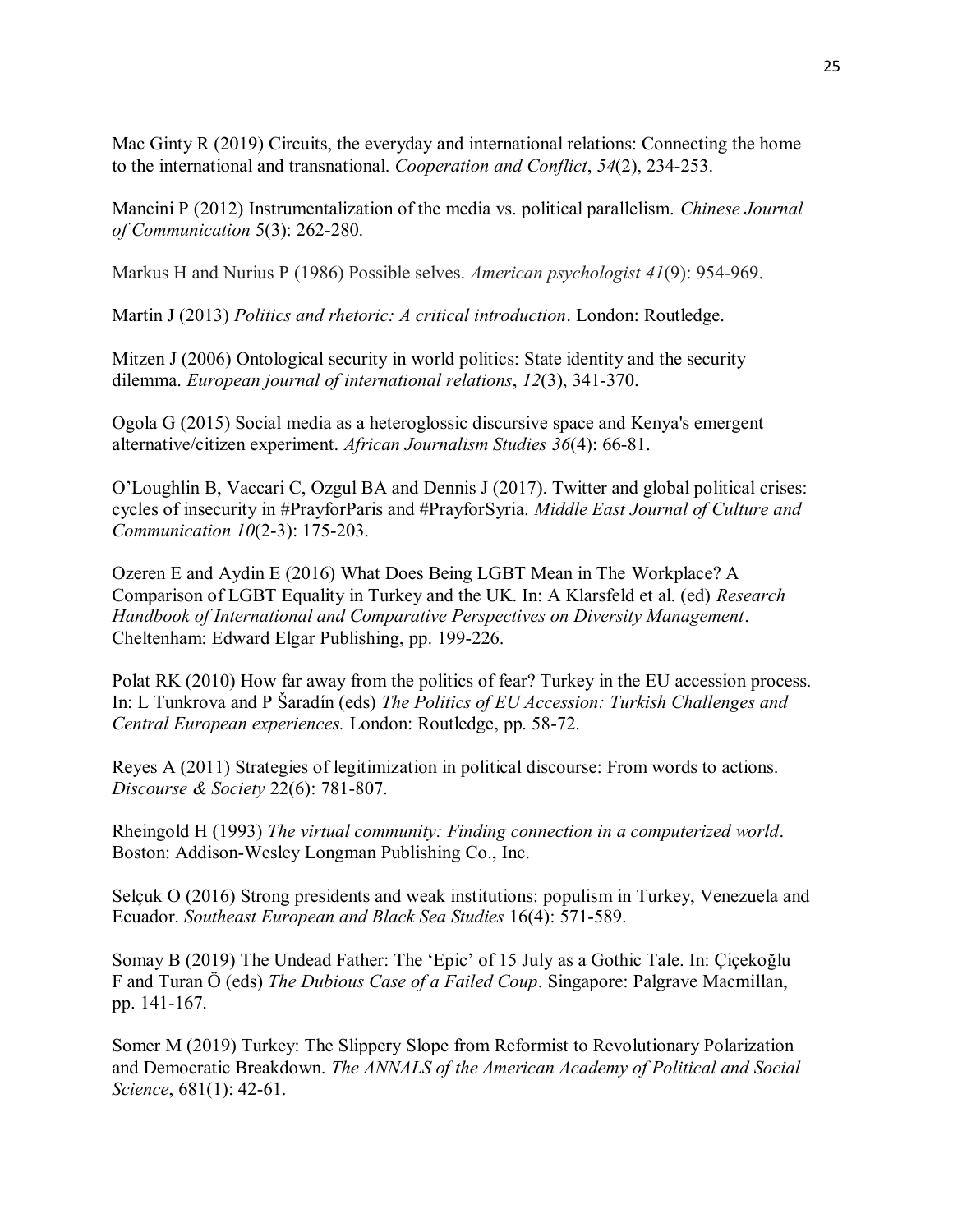Steele BJ (2019) Review of everyday International Relations Cooperation and Conflict special issue. *Cooperation and Conflict*, 54(2): 297-309.

Stonecash J (2018) *Diverging parties: Social change, realignment, and party polarization*. London: Routledge.

Strandberg K, Himmelroos S and Grönlund K (2019) Do discussions in like-minded groups necessarily lead to more extreme opinions? Deliberative democracy and group polarization. *International Political Science Review*, 40(1): 41-57.

Tafesse W and Wien A (2017) A framework for categorizing social media posts. *Cogent Business & Management* 4(1): 1-22.

Tajfel H (1982) Social psychology of intergroup relations. *Annual review of psychology*, 33(1): 1-39.

Tansel CB (2018) Reproducing authoritarian neoliberalism in Turkey: Urban governance and state restructuring in the shadow of executive centralization. *Globalizations*: 1-16.

Tellidis I and Glomm A (2019) Street art as everyday counterterrorism? The Norwegian art community's reaction to the 22 July 2011 attacks. *Cooperation and Conflict*, 54(2): 191-210.

Thelwall M, Goriunova O, Vis F, Faulkner S, Burns A, Aulich J and D'Orazio F (2016) Chatting through pictures? A classification of images tweeted in one week in the UK and USA. *Journal of the Association for Information Science and Technology* 67(11): 2575-2586.

Van Kempen H (2006) Press–Party Parallelism and Its Effects in Sweden: A Longitudinal Study, 1979–2002. *Scandinavian Political Studies* 29(4): 407-422.

Van Leeuwen T and Wodak R (1999) Legitimizing immigration control: A discoursehistorical analysis. *Discourse studies* 1(1): 83-118.

Weber I, Garimella VRK and Batayneh A (2013) Secular vs. Islamist polarization in Egypt on Twitter. In *Proceedings of the 2013 IEEE/ACM International Conference on Advances in Social Networks Analysis and Mining*, Niagara, Ontario, Canada, 25-28 August 2013, pp. 290-297.

Weinstein EC (2014) The personal is political on social media: Online civic expression patterns and pathways among civically engaged youth. *International journal of communication* 8: 210-233.

Wilhelm AG (2000) *Democracy in the Digital Age: Challenges to Political Life in Cyberspace*. London: Routledge.

Wilkinson D and Thelwall M (2012) Trending Twitter topics in English: An international